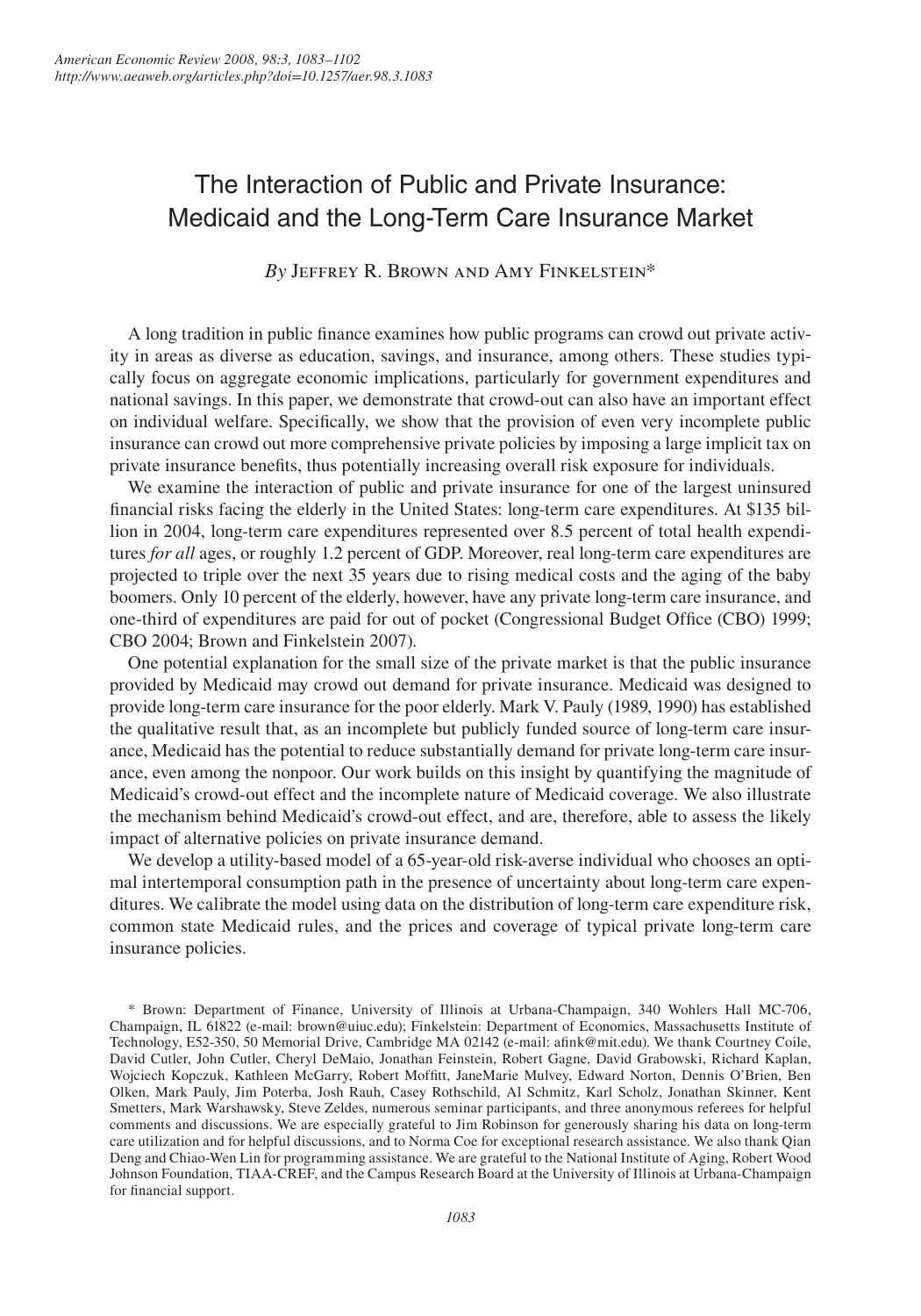We use the model to calculate the willingness to pay for a private insurance contract, defined as the dollar-denominated utility gain from following an optimal intertemporal consumption path with private insurance relative to following an optimal intertemporal consumption path without private insurance. Using this model, we present three principal findings.

First, our model suggests a quantitatively large crowd-out effect of Medicaid on private insurance demand. Given the current structure of Medicaid, we estimate that even if (contrary to fact) comprehensive private insurance policies were available at actuarially fair prices, about two-thirds of the wealth distribution still would not want to buy this insurance. This suggests that fundamental Medicaid reform is necessary for the private insurance market to expand considerably.

Second, we show that Medicaid's large crowd-out effect stems from the combination of meanstested eligibility and its secondary payer status for individuals with private insurance. As a result of these two features, a large part of the premium for a private policy pays for benefits that simply replace benefits that Medicaid would otherwise have provided, a phenomenon that we label the Medicaid "implicit tax." For example, for the median-wealth male (female), we estimate that 60 (75) percent of the benefits from a private policy are redundant of benefits that Medicaid would otherwise have paid. We also estimate that recent state and federal policies designed to stimulate private insurance demand are, in fact, poorly suited to reducing Medicaid's implicit tax, and therefore unlikely to have much effect on demand.

Third, we find that, because of its means testing, Medicaid provides an inadequate consumption smoothing mechanism for all but the poorest of individuals. As a result, we estimate that relative to having full insurance, the incomplete coverage provided by Medicaid results in a substantial welfare loss for most of the wealth distribution. For example, for the median-wealth 65-year-old, we estimate that the welfare gain associated with being able to buy an actuarially fair policy to top up the gaps in Medicaid's coverage would be equivalent to a 10 percent increase in their wealth. In contrast to Medicare, for which individuals can and do purchase private insurance to top up their public coverage, such top-up policies are ruled out by Medicaid's design. Taken together, these findings suggest that a public insurance system can substantially crowd out private insurance, even when the public insurance itself provides very incomplete reductions in risk exposure.

The rest of the paper is structured as follows. Section I develops the analytical framework. Section II describes its parameterization, and Section III shows that the parameterized model produces results that are broadly consistent with aggregate data. Section IV presents our main findings. Section V considers several important extensions to the baseline model. The final section concludes.

#### **I. Analytical Framework**

# A. *Estimating Willingness to Pay for Private Insurance*

We consider a 65-year-old with a stock of financial wealth and a predetermined stream of annuity payments (e.g., from Social Security) who each month chooses an optimal monthly consumption path to maximize remaining expected discounted lifetime utility subject to a budget constraint. The individual faces uncertainty about future long-term care expenditures and mortality. In particular, in each month (*t*) the individual may be in one of five possible states of care (*s*): at home receiving no care, at home receiving home health care ("hhc"), in residence in an assisted-living facility ("alf"), in residence in a nursing home ("nh"), or dead. Expectations are taken over the probability  $(Q_{s,t})$  of being in state of care  $s$  in month  $t$ , and utility is discounted at the monthly time preference rate of  $\rho$ .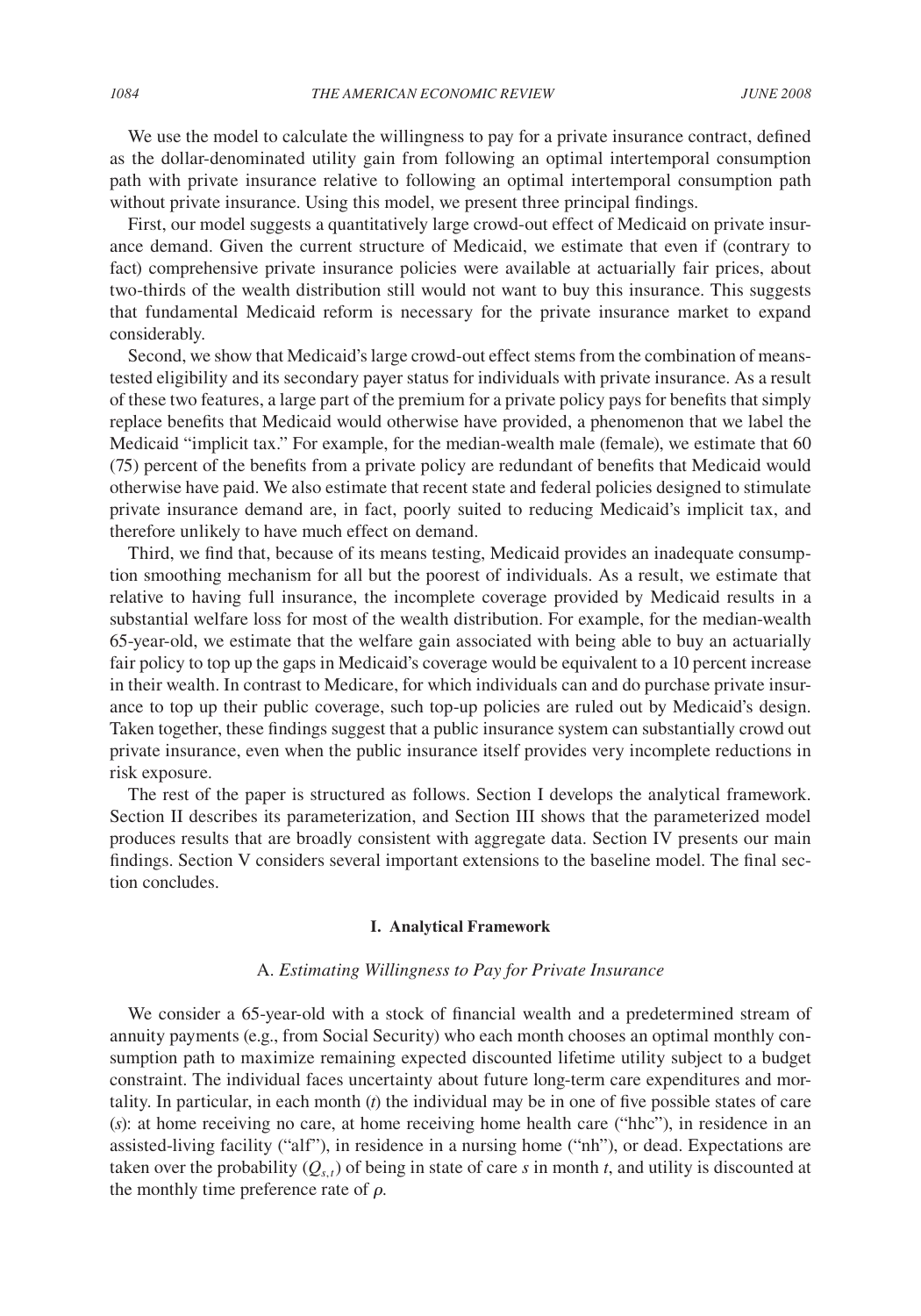When alive, the individual derives utility from real consumption *Cs*,*t*. Following Pauly (1989, 1990), we also allow the individual to derive some consumption value from long-term care, such as from the provision of food or shelter that would otherwise need to be funded out of their income or wealth. We denote the consumption portion of long-term care expenditures by  $F_{s,t}$ . When the individual receives no care,  $F_{s,t}$  is equal to zero, and utility is defined solely over ordinary consumption.

The consumer's problem is therefore:

(1) 
$$
\max_{C_{s,t}} \sum_{t=1}^T \sum_{s=1}^5 \frac{Q_{s,t}}{(1+\rho)^t} U_s(C_{s,t}+F_{s,t}),
$$

subject to three constraints: (a) an initial level of nonannuitized financial wealth,  $W_0$ , and a given trajectory of annuitized income, *At*, from Social Security; (b) a no-borrowing constraint (imposed to eliminate the possibility that the individual may die in debt); and (c) a wealth accumulation equation. If the individual is not eligible for Medicaid, the wealth accumulation equation is

(2) 
$$
W_{t+1} = (W_t + A_t + \min[B_{s,t}, X_{s,t}] - P_{s,t} - X_{s,t} - C_{s,t})(1+r).
$$

Long-term care insurance policies pay a benefit equal to the lesser of the per-period maximum benefit  $(B_{s,t})$  and the actual costs incurred  $(X_{s,t})$ . Companies charge a monthly insurance premium  $(P_{s,t})$  that is fixed in nominal terms and is paid only in states in which the individual is not receiving benefits. We convert all nominal features of the insurance policy to real terms for the analysis by assuming a 3 percent annual rate of inflation. When the individual has no private insurance,  $B_{s,t} = P_{s,t} = 0$ . Unconsumed financial wealth accumulates at the real rate of interest *r*. Therefore, equation (2) indicates that wealth next period is simply wealth this period plus inflows (income and insurance payments), minus premium payments, care expenditures, and consumption, plus interest. Medicaid alters the form of the wealth accumulation equation, as described in the next subsection. The online mathematical Appendix (available at http://www.aeaweb.org/ articles.php?doi=10.1257/aer.98.3.1083) provides the complete set of constraints, and shows how this expected lifetime utility function is translated into a recursive Bellman equation and solved, subject to constraints, using numerical techniques.

Using this framework, we can estimate how much a risk-averse life-cycle consumer would be willing to pay, over and above the required premiums, to purchase a particular long-term care insurance contract. To do so, we first calculate the maximum expected lifetime utility that can be achieved when the individual chooses his optimal consumption trajectory after purchasing a particular insurance contract. We then "take away" this insurance contract and find the increment to financial wealth such that, when the individual follows his new optimal consumption path, he achieves the same level of expected lifetime utility that he had when he was insured. This allows us to put a dollar value on the utility gains from insuring long-term care expenditure risk, which we refer to as the individual's "willingness to pay" for the insurance above and beyond the required premium payments. A positive (negative) value suggests that the ability to purchase the long-term care insurance contract is welfare enhancing (reducing). Our approach is modeled on the existing literature that calculates similar measures of the willingness to pay for annuities (e.g., Laurence Kotlikoff and Avia Spivak 1981; Olivia S. Mitchell et al. 1999; Thomas Davidoff, Brown, and Peter A. Diamond 2005).

It is worth noting that this model considers the utility maximization of an individual rather than a married couple. This approach is by far the norm in the consumption and insurance literature. This reflects several factors, including the fact that it avoids a large number of theoretical issues such as problems with preference aggregation (Paul Samuelson 1956), cuts down on the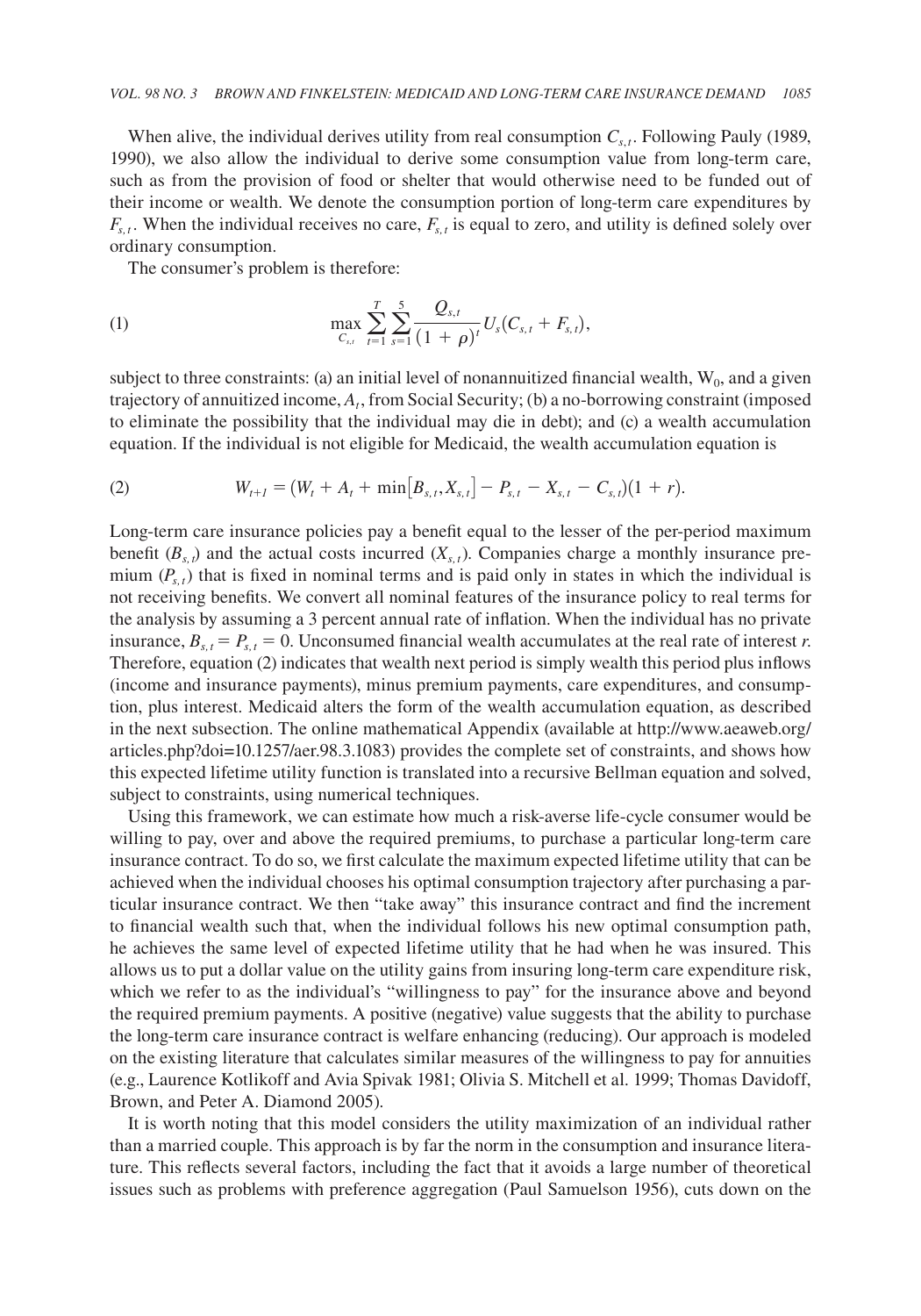*1086 THE AMERICAN ECONOMIC REVIEW June 2008*

number of parameter assumptions for which there is little consensus in the literature (Michael D. Hurd 1999), and dramatically improves the tractability of the model (e.g., by keeping track of 5 health states rather than  $5^2 = 25$  states.) Our approach raises the possibility, however, that demand for private insurance could be different for married households than for individuals. Having a spouse could increase the value that the household places on protecting assets while in care, thus potentially making private insurance more valuable. In addition, Medicaid allows a community-based spouse to retain more assets and income when one member of the couple enters a nursing home than an institutionalized individual is allowed on his own, which could increase the crowd-out effect of Medicaid. Finally, as discussed in Kotlikoff and Spivak (1981), the ability to engage in risk-sharing within couples serves as a partial substitute for formal insurance markets, which also reduces the value of private insurance. We discuss these issues in more detail in Brown and Finkelstein (2004), where we show that under a particular model of household decision making, the latter two effects dominate, and we continue to find large crowd-out effects and high implicit taxes for Medicaid.

#### B. *Estimating the Medicaid Implicit Tax*

Eligibility for Medicaid coverage of long-term care expenditures requires that when receiving care, the individual's income and assets each fall below a specified threshold. Medicaid's *marginal* contribution to long-term care costs switches from 0 to 100 percent as the individual crosses these thresholds, both of which must be newly met each month. Medicaid's income test requires that, after paying for all medical expenses (net of any payments made by a private insurance policy), the individual's income falls below the income threshold, which we denote  $C_s$ . In other words, the income test requires  $A_t$  + min $[B_{s,t}, X_{s,t}]$  +  $rW_{t-1} - X_{s,t} < C_s$ . Medicaid's asset test requires that, after paying all medical expenditures, an individual's financial wealth (*W<sub>i</sub>*) falls below a threshold, which we denote *W\_* .

If the individual is eligible for Medicaid, Medicaid pays an amount equal to

(3) 
$$
X_{s,t} - (A_t - \underline{C}_s) - \min(B_{s,t}, X_{s,t}) - \max(W_t - \underline{W}, 0).
$$

Using these relations, we can write the wealth accumulation equation that applies when receiving Medicaid as follows:

(4) 
$$
W_{t+1} = [W_t - \max(W_t - \underline{W}, 0) + (\underline{C}_s - C_t)](1+r).
$$

To see the impact of the income threshold, suppose an individual has \$1,000 in income and that the income threshold is \$30. Uninsured medical expenditures must be at least \$970 before Medicaid will make any payments. Below \$970, Medicaid pays nothing. Above \$970, Medicaid pays 100 percent of marginal expenditures (assuming that the asset test is also met). To see the impact of the asset threshold, consider an individual who has no private insurance, \$6,000 of financial wealth, and is in a nursing home that costs \$5,000 per month. If  $W = $2,000$ , the individual has to pay the first \$4,000 of nursing home costs out of pocket to reduce his assets to \$2,000, after which Medicaid would pay the remaining \$1,000 of expenditures.

Private insurance does not disqualify an individual from Medicaid per se. However, private insurance reduces expected Medicaid expenditures for two reasons. First, by protecting assets against negative expenditure shocks, private insurance reduces the likelihood that an individual will meet Medicaid's asset-eligibility requirement. Second, Medicaid is by law a secondary payer. When the individual has private insurance, the private policy pays first, even if the individual's asset and income levels make him otherwise eligible for Medicaid; Medicaid then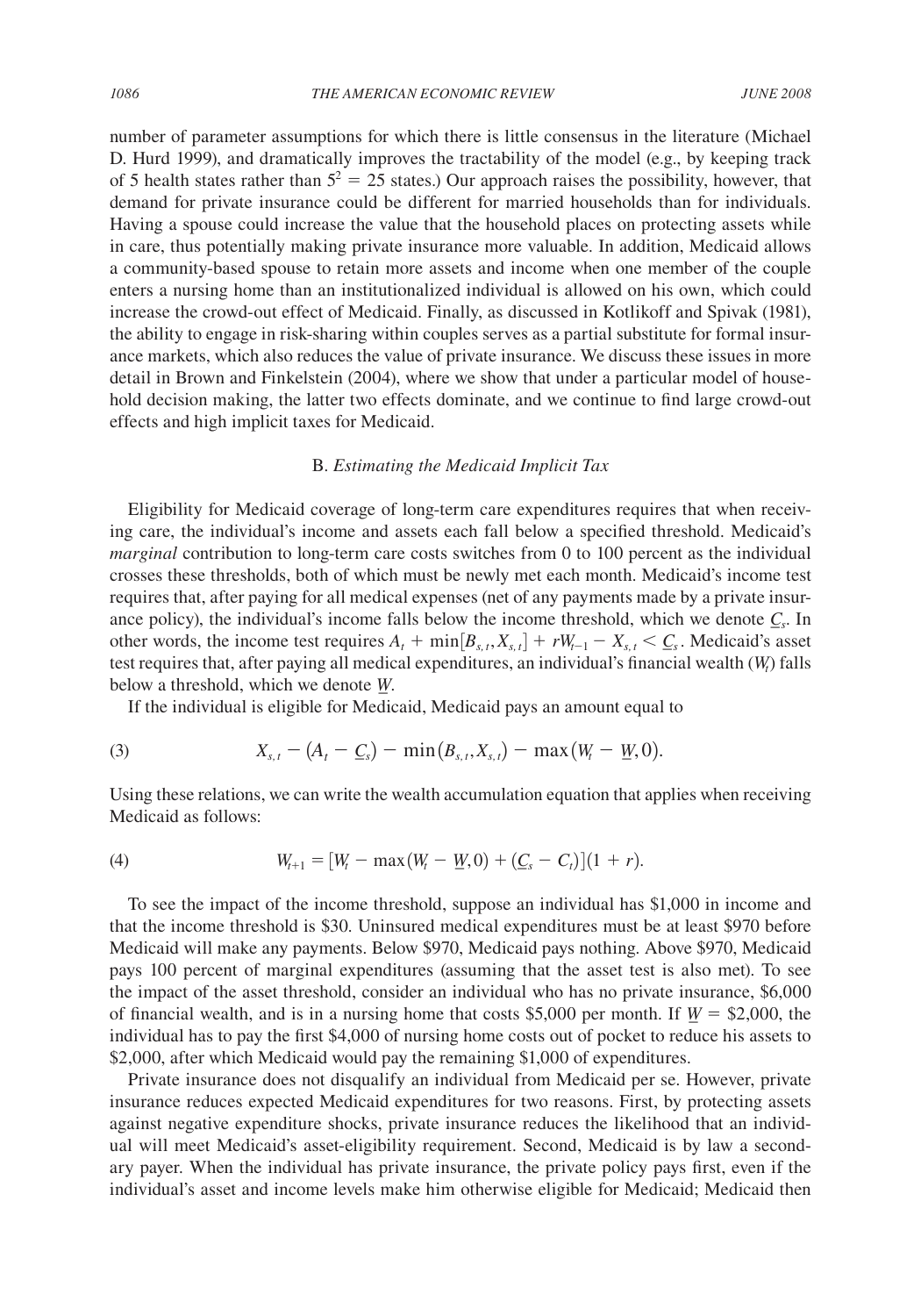covers any expenditures not covered by the private policy. The combined effect of Medicaid's means testing and secondary payer status is that the net benefits from private insurance may be substantially less than the gross benefits.

We define Medicaid's implicit tax on private insurance as the proportion of the expected present discounted value (EPDV) of benefits from the private policy that simply replace benefits that Medicaid would otherwise have paid:

(5) *Implicit Tax* = 
$$
\frac{\Delta(EPDV \ of \ Medical\ Expenditures)}{EPDV(Gross \, Benefits \, from \, LTC \, Insurance \, Policy)},
$$

where  $\Delta$ (*EPDV Medicaid Expenditures*) is equal to the EPDV of Medicaid Expenditures with no private insurance, minus the EPDV of Medicaid expenditures with private insurance.

The implicit tax thus captures the difference between the gross and net benefits from the private policy, as a percentage of the gross benefits. Estimation of the implicit tax requires solving the consumer's constrained dynamic optimization problem as both elements of the numerator— Medicaid expenditures in the absence and presence of a private insurance policy—depend on the individual's optimal consumption path, which determines his assets and income each month and therefore his Medicaid eligibility.

#### **II. Model Parameterization**

#### A. *Transition Probabilities across States of Care*

As detailed in the online Appendix, solving for the optimal consumption paths in our dynamic programming model requires that we use age- and gender-specific transition probabilities across all five states of care. It also requires that we be able to identify those episodes of care that would be eligible for insurance reimbursement, which is a function of the health of the individual. While there exist excellent published studies on nursing home utilization (see e.g., Peter Kemper and Christopher Murtaugh 1991; Society of Actuaries 1992; Andrew Dick, Alan Garber, and Thomas MaCurdy 1994; and Murtaugh et al. 1997), they do not characterize the full distribution of nursing home utilization—let alone the full set of transition probabilities across different types of care—and do not distinguish between insurance reimbursement-eligible and noneligible care episodes.

To meet all these requirements, we use an actuarial model of health and care transition probabilities that is widely used by insurance companies, regulators, and government agencies (James Robinson 2002). Brown and Finkelstein (2004) provide more information on the data and estimation methods behind the actuarial model and show that, where there is overlap, the model produces comparable estimates to those in the literature. We consider only reimbursement-eligible care utilization, which means that the individual must satisfy the health-related "benefit triggers" used by Medicaid and the vast majority of private policies (Joshua Wiener, Jane Tilly and Susan Goldenson 2000; Julie Stone 2002). We adjust home health care expenditure risk downward to reflect that fact that Medicare, the nearly universal (and non–means tested) public health insurance for the elderly, will cover a portion of home health care costs, whether or not the individual has private insurance; Brown and Finkelstein (2007) provide more details of this adjustment. We estimate the model on the over 98 percent of 65-year-olds who meet the healthrelated criteria for eligibility to purchase private insurance (Murtaugh, Kemper, and Spillman 1995; Finkelstein and Kathleen McGarry 2006). As is standard practice in both industry and academic research, the estimates do not incorporate any projected changes in morbidity or care utilization (see, e.g., Wiener, Laurel Hixon Illston, and Raymond Hanley 1994). Consistent with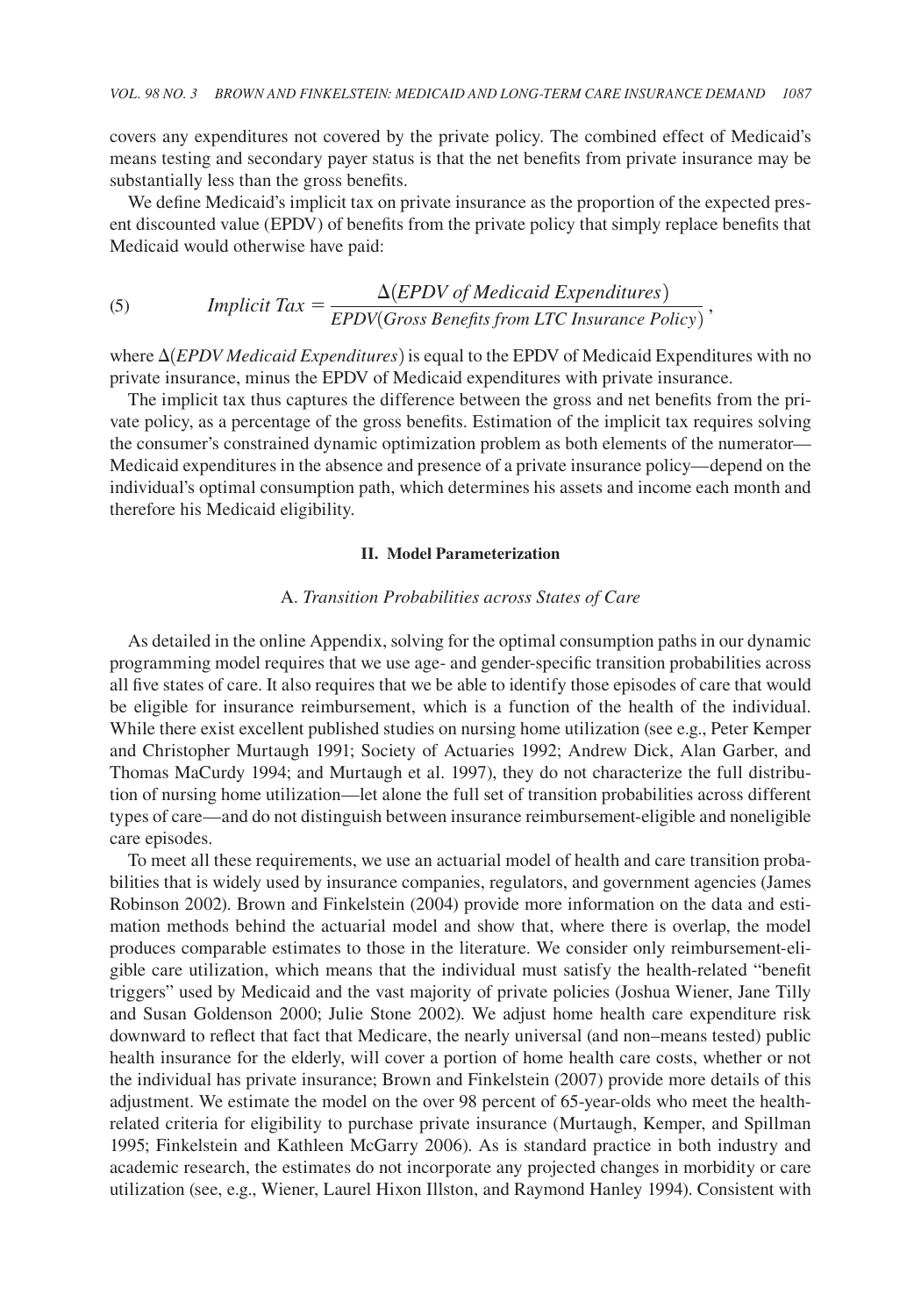|                     |       |                        | Among users          |                  |                                |                                    |      |                           |                |  |
|---------------------|-------|------------------------|----------------------|------------------|--------------------------------|------------------------------------|------|---------------------------|----------------|--|
|                     |       | Probability<br>of ever | Mean<br>age of first | Mean<br>years in | Probability of using care for: |                                    |      | Probability<br>of leaving | Mean<br>number |  |
| Type of care        |       | using                  | use                  | care             |                                | $> 1$ year $> 3$ years $> 5$ years |      | care alive                | of spells      |  |
| Nursing home        | Men   | 0.27                   | 83                   | 1.3              | 0.33                           | 0.12                               | 0.05 | 0.65                      | 1.28           |  |
|                     | Women | 0.44                   | 84                   | 2.0              | 0.42                           | 0.22                               | 0.12 | 0.66                      | 1.39           |  |
| Assisted living     | Men   | 0.12                   | 82                   | 0.58             | 0.16                           | 0.04                               | 0.01 | 0.90                      | 1.18           |  |
|                     | Women | 0.20                   | 85                   | 0.48             | 0.13                           | 0.04                               | 0.01 | 0.93                      | 1.26           |  |
| Home health<br>care | Men   | 0.29                   | 79                   | 1.9              | 0.52                           | 0.22                               | 0.09 | 0.67                      | 1.45           |  |
|                     | Women | 0.35                   | 81                   | 2.3              | 0.52                           | 0.28                               | 0.15 | 0.77                      | 1.68           |  |
| Any care            | Men   | 0.40                   | 80                   | 2.9              | 0.77                           | 0.37                               | 0.17 | 0.33                      | 1.20           |  |
|                     | Women | 0.54                   | 82                   | 4.2              | 0.85                           | 0.53                               | 0.31 | 0.35                      | 1.27           |  |

Table 1—Descriptive Statistics of Care Utilization for 65-Year-Old from Robinson Model

*Notes:* All statistics are for an individual who at 65 is medically eligible to buy private long-term care insurance. Care utilization is defined as care that meets the criteria to be reimbursable by private long-term care insurance. See text for more details.

the empirical evidence (Society of Actuaries 2002; Finkelstein and McGarry 2006), we assume that care utilization is the same for the insured and the uninsured population; in Section VA we consider an extension that allows for moral hazard effects of private insurance. We assume a maximum lifespan at 65 of 105 years, so that  $T = 480$  months.

Table 1 reports some summary statistics on the distribution of long-term care utilization from the model. They indicate a considerable right tail to this distribution, suggesting that insurance coverage may potentially produce large welfare gains. For example, although 73 percent of 65-year-old men (and 56 percent of 65-year-old women) will never enter a nursing home, of those who do, 12 percent of men (and 22 percent of women) will spend more than three years there.

# B. *Estimates of Current and Future Long-Term Care Costs (Xs*,*t)*

The 2002 MetLife Market Surveys provide data on average national daily care costs for nursing homes and assisted-living facilities, and the hourly costs of both skilled and unskilled home health care (MetLife Mature Markets Institute 2002a; MetLife Mature Markets Institute 2002b). The national average cost of nursing home care was \$143 per day for a semi-private room and \$72 per day for assisted living. To estimate home health care expenditures, we combine the hourly cost data in the MetLife Survey with the estimates from the actuarial model of the expected number of hours of skilled home health care and unskilled home health care used by individuals in home health care in each age-gender cell. Home care is substantially less expensive than either form of institutional care. We project forward the 2002 cost estimates based on the industry and academic consensus that costs will grow at the rate of real wage growth (Wiener, Illston, and Hanley 1994; conversations with industry officials), and the standard assumption of 1.5 percent annual real wage growth (e.g., Wiener, Illston, and Hanely 1994; Steven D. Pizer, Austin B. Frakt, and Frederic H. Decker 2001).

# C. *Medicaid Thresholds*  $(\underline{W}, \underline{C_s})$

We use the modal state income and asset thresholds in 1999 for a single individual. These require that for Medicaid to cover institutional costs, the individual must have exhausted all but \$2,000 of his assets (i.e.,  $\underline{W} =$  \$2000), and all but \$30 per month of his income (i.e.,  $(C_{\alpha l}, C_{n h}) =$ \$30). These parameters—which are used by 35 states—are on the low end of the states' thresh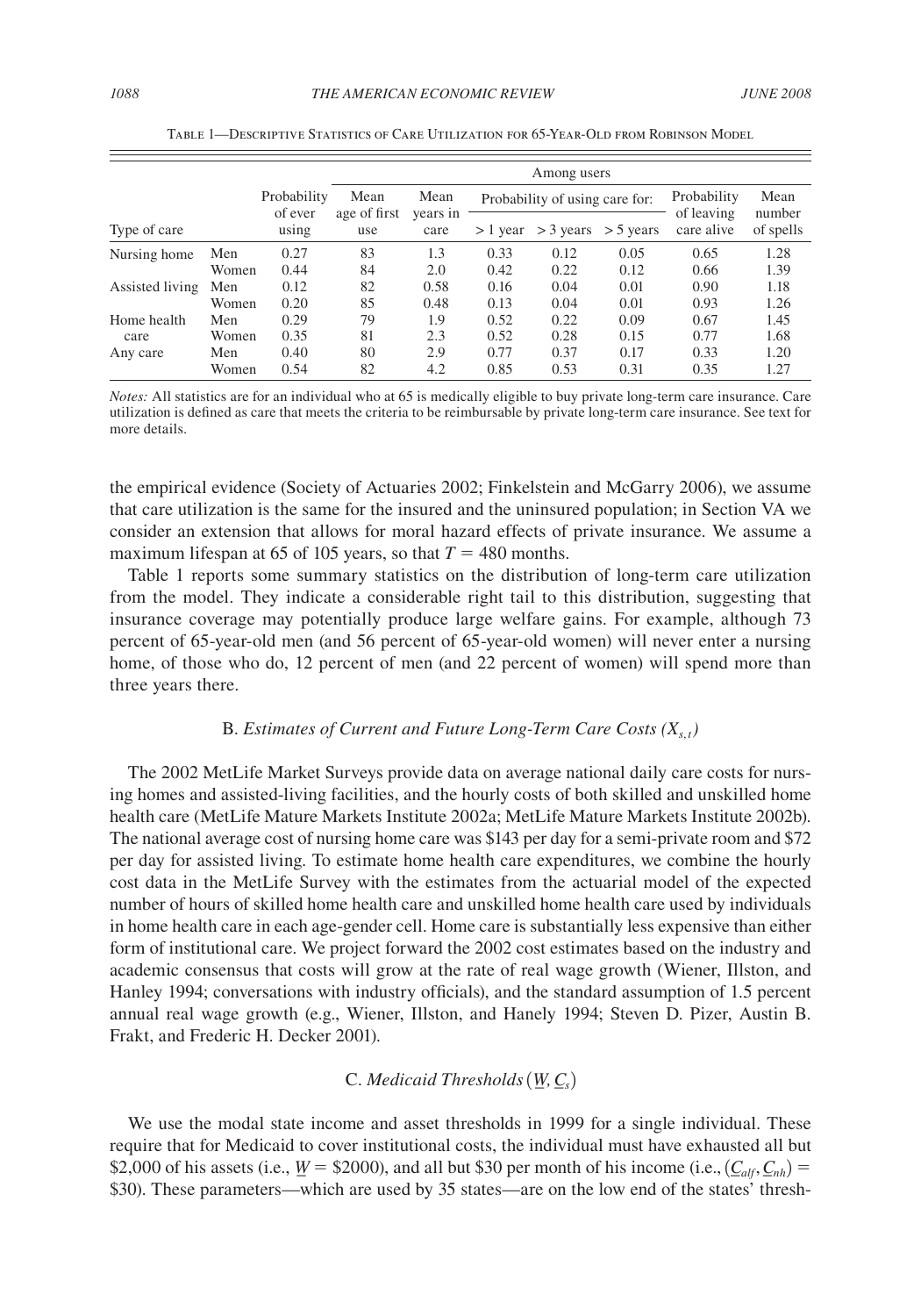olds (Enid Kassner and Lee Shirey 2002). By choosing relatively restrictive parameters, we make Medicaid a less attractive substitute for private insurance and bias ourselves against finding a crowd-out effect of Medicaid. As previously noted, the asset threshold for married couples is substantially higher; see Brown and Finkelstein (2004) for more details.

For home health care, the same asset test applies, but the income threshold  $(C_{hhc})$  is considerably higher, at \$545 per month. Medicaid allows the individual to keep a higher level of income for in-home care than institutional care in order to meet day-to-day living expenses. Again, our choice is on the restrictive end of the spectrum. However, we may overstate the generosity of the Medicaid home health care benefit since Medicaid home care benefits, although provided by all states, are not an entitlement the way that nursing home care is; states set enrollment caps and these may bind (AARP 2002). We discuss an extension to the model in Section VB designed to capture the fact that Medicaid may not always cover home health care—and that individuals may prefer receiving care at home to receiving it in an institution or foregoing care.

## D. *Other Parameters*

We assume a common constant relative risk aversion (CRRA) utility function  $U(C)$  =  $C^{1-\gamma}/(1-\gamma)$  in all four living states  $(U_s = U \forall s \neq \text{death})$ , and we assume that the individual gets no utility from wealth bequeathed after death. Our main findings are robust to allowing for state-dependent utility across living states or for a bequest motive (Brown and Finkelstein 2004). We assume a coefficient of relative risk aversion  $(\gamma)$  of 3. This choice follows that made by a long line of simulation literature (including Glenn Hubbard, Jonathan Skinner, and Stephen Zeldes 1995; Eric M. Engen, William G. Gale, and Cori R. Uccello 1999; Mitchell et al. 1999; and John Karl Scholz, Ananth Seshadri, and Surachai Khitatrakun 2006). However, in recognition of the disagreement in the literature over the value of  $\gamma$  (see e.g., Hurd (1989) for a lower estimate and, e.g., Michael Palumbo (1999) for a higher estimate), Brown and Finkelstein (2004) show that our principal findings are robust to a wide range of higher and lower assumptions about risk aversion. Consistent with US historical experience and standard assumptions in this same literature, we assume the annual real interest rate, discount rate, and inflation rate are each equal to 0.03.

For the real food and housing consumption value when in facility-based care (i.e., *Falf*,*<sup>t</sup>* and  $F_{nh,t}$ ), we use the monthly amount (\$515) that the Supplemental Security Income (SSI) program pays to a single, elderly individual in 2000. We choose this value since SSI is designed to provide a minimum subsistence level of food and housing. We assume no consumption value from home health care expenditures (i.e.,  $F_{hbc,t} = 0$ ) since, unlike facility-based care expenditures, home health care expenditures do not substitute for food or rent that must otherwise be purchased.

The decision to allow for some consumption value from institutional care is relevant for the model's ability to match stylized facts about this market. Without any consumption value from institutional care, Medicaid limits one's consumption to the income threshold of \$30 per month (or roughly \$1 per day) and the asset threshold of \$2,000. Correspondingly, we find that willingness to pay for private insurance would rise so that—contrary to fact—most of the wealth distribution would appear willing to purchase private insurance. Also, the model would produce an unreasonably small Medicaid share of long-term care expenditures at about 30 percent, compared to about 50 percent in actuality (CBO 2004) and 55 percent in our preferred specification; we discuss this calculation in more detail in Section IV. Moreover, on prima facie grounds, we do not consider it reasonable to assume that the individual is receiving no consumption value from institutional care, as the individual is in fact receiving the consumption value of modern shelter and three meals per day. By contrast, since the Medicaid income threshold in home care is substantially higher (\$545 compared to \$30), our results are not sensitive to the assumption of no consumption value from home health care  $(F_{hhc,t} = 0)$ .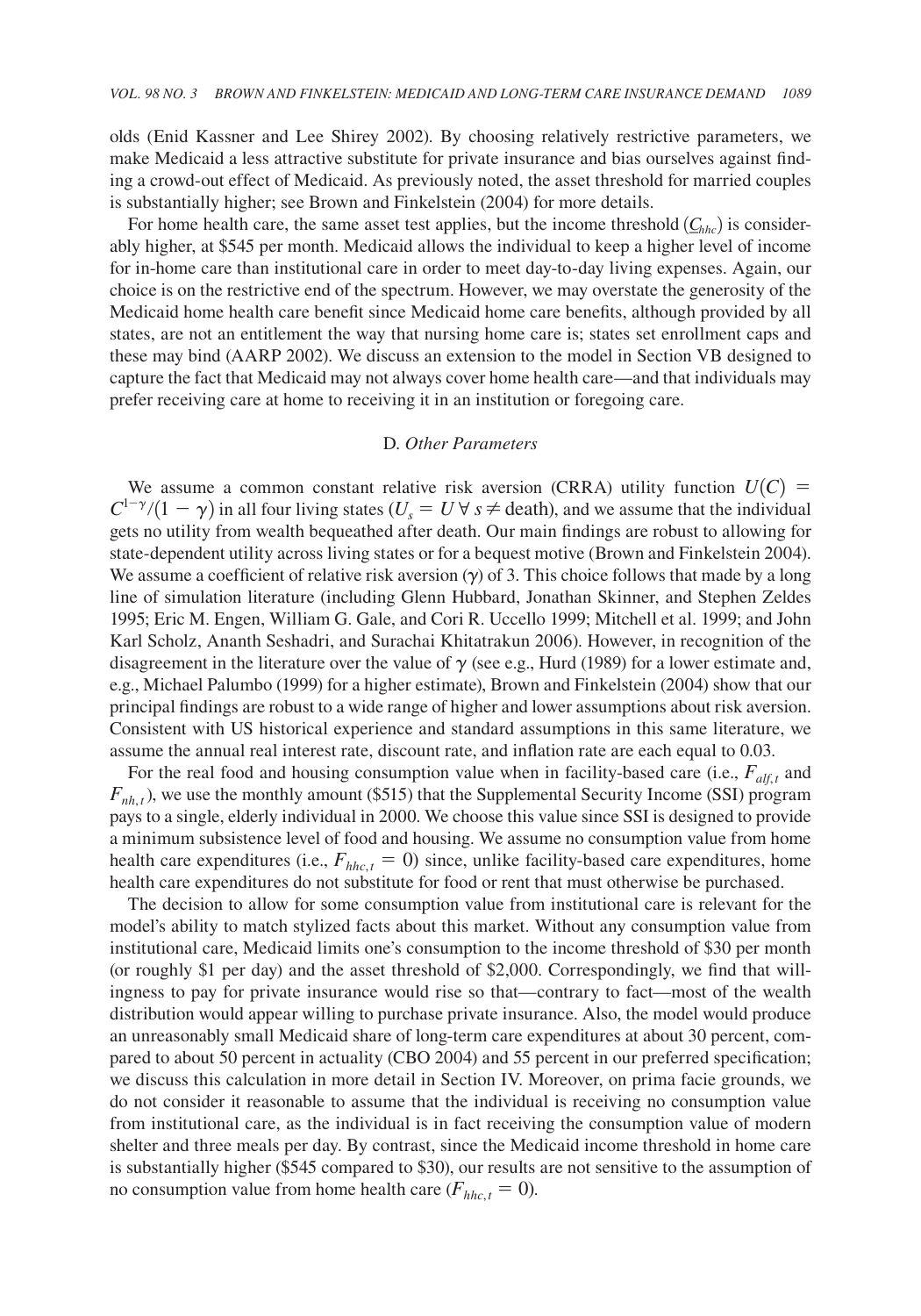Finally, we estimate the deciles of the wealth distribution based on a sample of individuals who are 65 in the 1996, 1998, or 2000 Health and Retirement Survey (HRS), and a definition of total wealth that is the sum of financial wealth (which excludes housing wealth and any annuitized wealth) and annuitized wealth. Annuitized wealth is defined as the sum of present discounted value Social Security benefits and defined benefit pension wealth, and is calculated using the Social Security and pension calculators in Courtney Coile and Jonathan Gruber (2001). All wealth measures are computed on a household basis, and converted to individual wealth levels using an assumed equivalence scale of 1.25.<sup>1</sup>

#### **III. Baseline Willingness to Pay Estimates for Current Policies**

The model and parameterization just described produces willingness to pay estimates that are broadly consistent with the empirical ownership patterns for long-term care insurance. It also produces an average Medicaid share of long-term care expenditures that is consistent with aggregate statistics. The ability to match these moments in the data increases our confidence in our modeling and parameter assumptions.

We consider the willingness to pay for the typical long-term care insurance policy purchased in 2000. This policy covers all three types of care with no deductible and a constant nominal maximum daily benefit of \$100; expenditures above the benefit cap are paid for by Medicaid if the individual is Medicaid eligible, and otherwise are paid for out of pocket. We assume the policy is sold at current market loads, which we define as  $1 - (EPDV$  benefits/EPDV premiums). Brown and Finkelstein (2007) estimate that current market loads are 0.50 for men, and  $-0.06$ for women. This indicates that, on average, the policy pays 50 cents in EPDV benefits for every dollar in EPDV premiums paid by a man, and \$1.06 in EPDV benefits for every dollar paid by a woman. Loads are substantially higher for men than women because premiums are the same by gender but, as seen in Table 1, women have substantially higher expected utilization.

Figure 1 shows the results separately for men and women at each wealth decile. For a male (female) at the median of the wealth distribution, willingness to pay is  $-11,400$  ( $-11,500$ ) over and above the required premiums. This indicates that if the individual purchased the policy, it would reduce his welfare by the same amount as a loss of \$11,400 (or \$11,500) in financial wealth or, equivalently, a loss of about 5 percent of the individual's total wealth of approximately \$222,500. Willingness to pay becomes positive at the seventieth percentile of the wealth distribution for men and the sixtieth percentile for women. This is broadly consistent with the small portion of the elderly who purchase insurance.

Willingness to pay is not systematically higher for women than for men, despite the substantially higher load for men  $(0.50 \text{ versus } -0.06)$ . This is consistent with the similar coverage rates by gender observed in the data, a finding that cannot be explained simply by a high within-household correlation in demand (Health Insurance Association of American (HIAA) 2000; Brown and Finkelstein 2007). We will show below that the structure of Medicaid is an offsetting factor that decreases willingness to pay for women more than for men and resolves this ostensible puzzle. More generally, the finding that willingness to pay is negative for women for most of the wealth distribution *despite* prices that are lower than actuarially fair (i.e., negative loads) is suggestive of a role for Medicaid in constraining demand.

Willingness to pay rises monotonically with wealth. This is again consistent with the empirical distribution of insurance coverage (HIAA 2000; Brown and Finkelstein 2007) but is hard to explain in the absence of Medicaid, since, all else equal, CRRA utility implies that willingness

<sup>&</sup>lt;sup>1</sup> We are extremely grateful to Courtney Coile and Josh Rauh for help in constructing these wealth estimates.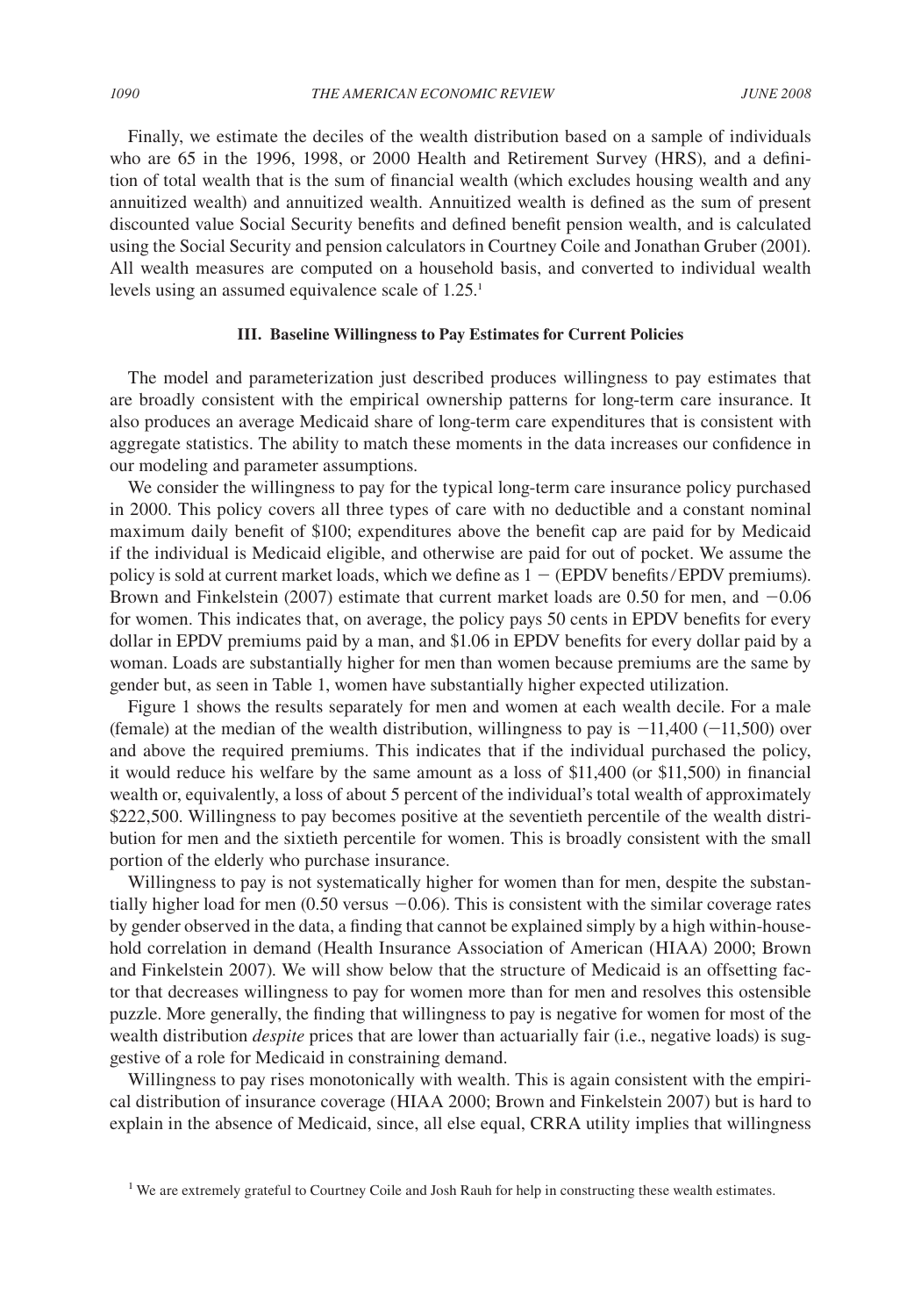

*(\$100 daily benefit, market load)*

*Notes:* Willingness to pay (expressed in \$000s) for private insurance for deciles below the third are worse than losing all financial wealth and are not reported here. The financial wealth deciles (and fraction of financial wealth annuitized at that point) are, respectively: 1. \$58.5k (98 percent); 2. \$93.4k (91 percent); 3. \$126.9k (82 percent); 4. \$169.9k (70 percent); 5. \$222.6k (60 percent); 6. \$292.8k (52 percent); 7. \$385.5k (41 percent); 8. \$526k (35 percent); 9. \$789.5k (26 percent). The market loads are 0.50 for men, and  $-0.06$  for women; loads are defined as  $1 - (EPDV$  benefits/EPDV premiums).

to pay to insure a given absolute loss should be decreasing with total wealth. We show below how the structure of Medicaid makes private insurance more appealing to wealthier individuals.

Medicaid expenditures are determined in the model by individuals' life-cycle consumption choices, which in turn affect their Medicaid eligibility. On average across the wealth distribution, our model predicts that 55 percent of EPDV long-term care expenditures are paid by Medicaid. This is broadly consistent with the CBO (2004, Table 1–2) estimates that about half of long-term care expenditures in 2004 were paid by Medicaid.<sup>2</sup>

### **IV. The Impact of Medicaid**

## A. *The Medicaid Crowd-Out Effect*

The results in Figure 1 contain several suggestions of a crowd-out effect of Medicaid. Demand may also, however, be affected by the features of current policies. The \$100 constant nominal daily benefit cap covers less than half of the EPDV of long-term care expenditures (Brown and

<sup>&</sup>lt;sup>2</sup> We compute the average Medicaid share in our model based on the estimates in Table 2 of Medicaid's share of long-term care expenditures (by gender) at each wealth decile with and without private insurance, and the estimates from Figure 1 of which deciles (by gender) would buy private insurance. We exclude Medicare expenditures from the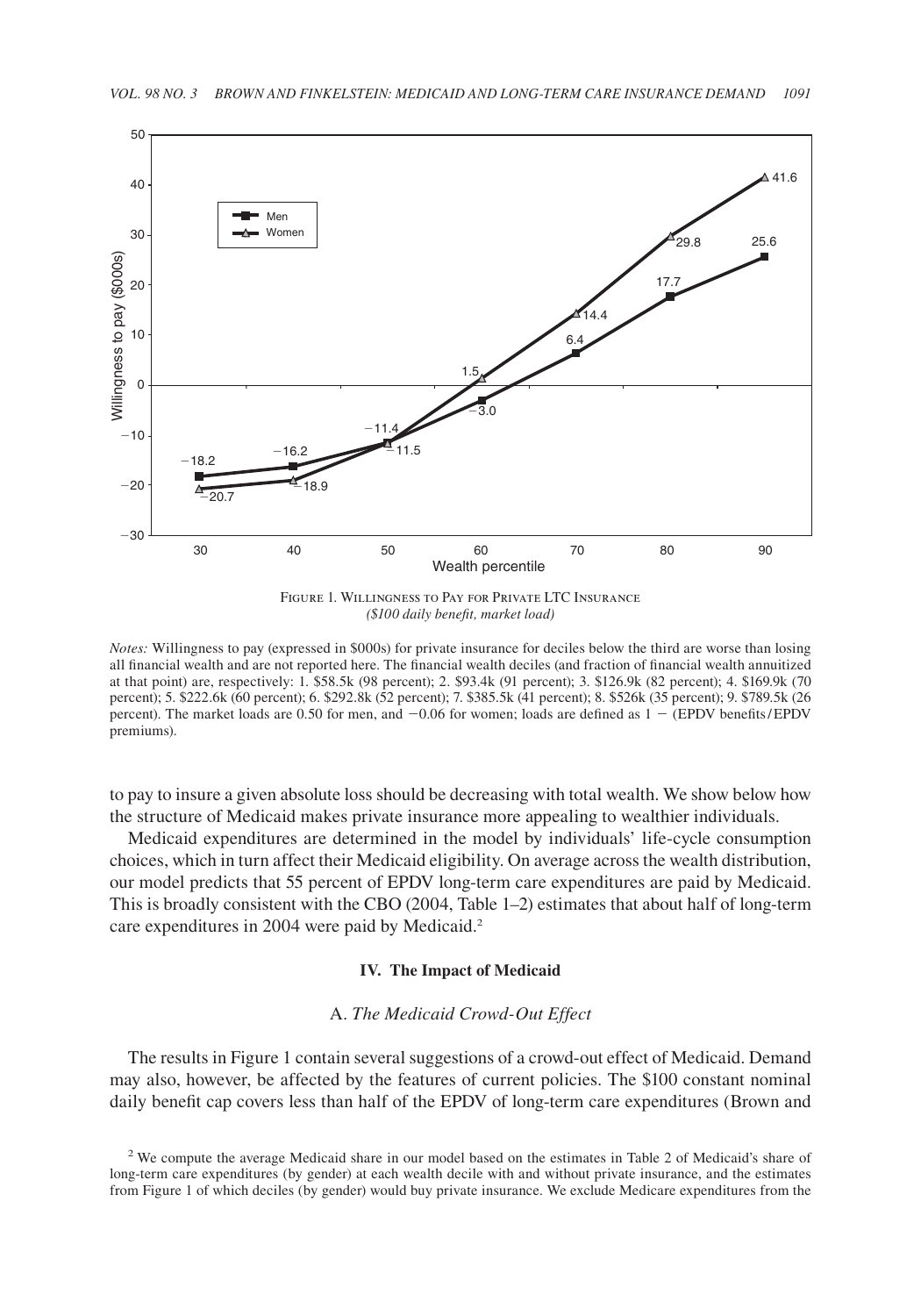

*(Comprehensive benefit, zero load)*

*Notes:* Willingness to pay (expressed in \$000s) for private insurance for deciles below the third for men and fourth for women are worse than losing all financial wealth and are not reported here. The wealth deciles are the same as for Figure 1. Load is defined as  $1 - (EPDV$  benefits/EPDV premiums).

Finkelstein 2007). Moreover, at least for men, the substantial load on the contract may limit demand.

In order to isolate the effect of Medicaid from whatever private market failures might contribute to these high loads and limited benefits, Figure 2 reports the willingness to pay for a counterfactual private insurance contract that provides fully comprehensive coverage (i.e., no daily benefit cap) at actuarially fair prices (i.e., zero loads). In comparison to Figure 1, we see that willingness to pay rises for men at all wealth deciles, consistent with the fact that the premium paid per dollar of expected benefits has been cut in half (i.e., the load has declined from 0.50 to 0). For women, the premium has increased slightly (the load has increased from  $-0.06$ to 0), but the main effect is the change from a \$100 daily benefit cap to an unlimited policy. At low levels of wealth, where women did not want to buy a limited policy, the willingness to pay drops further, as they are now being forced to buy even more of a product they do not want. At higher wealth levels, where willingness to pay was already positive, willingness to pay tends to rise further since they now have access to more of the product that they want.

The results in Figure 2 are striking and represent a key finding of our paper: *even if we were to eliminate all potential market failures and make fully comprehensive policies available at actuarially fair prices, much of the population would still be unwilling to pay for these policies* 

denominator of the CBO estimate to make it comparable to our estimate. Medicare-covered institutional care does not meet the definitions for reimbursable care (by either Medicaid or private insurance), and Medicare-covered home care is, as discussed, already taken out of our denominator.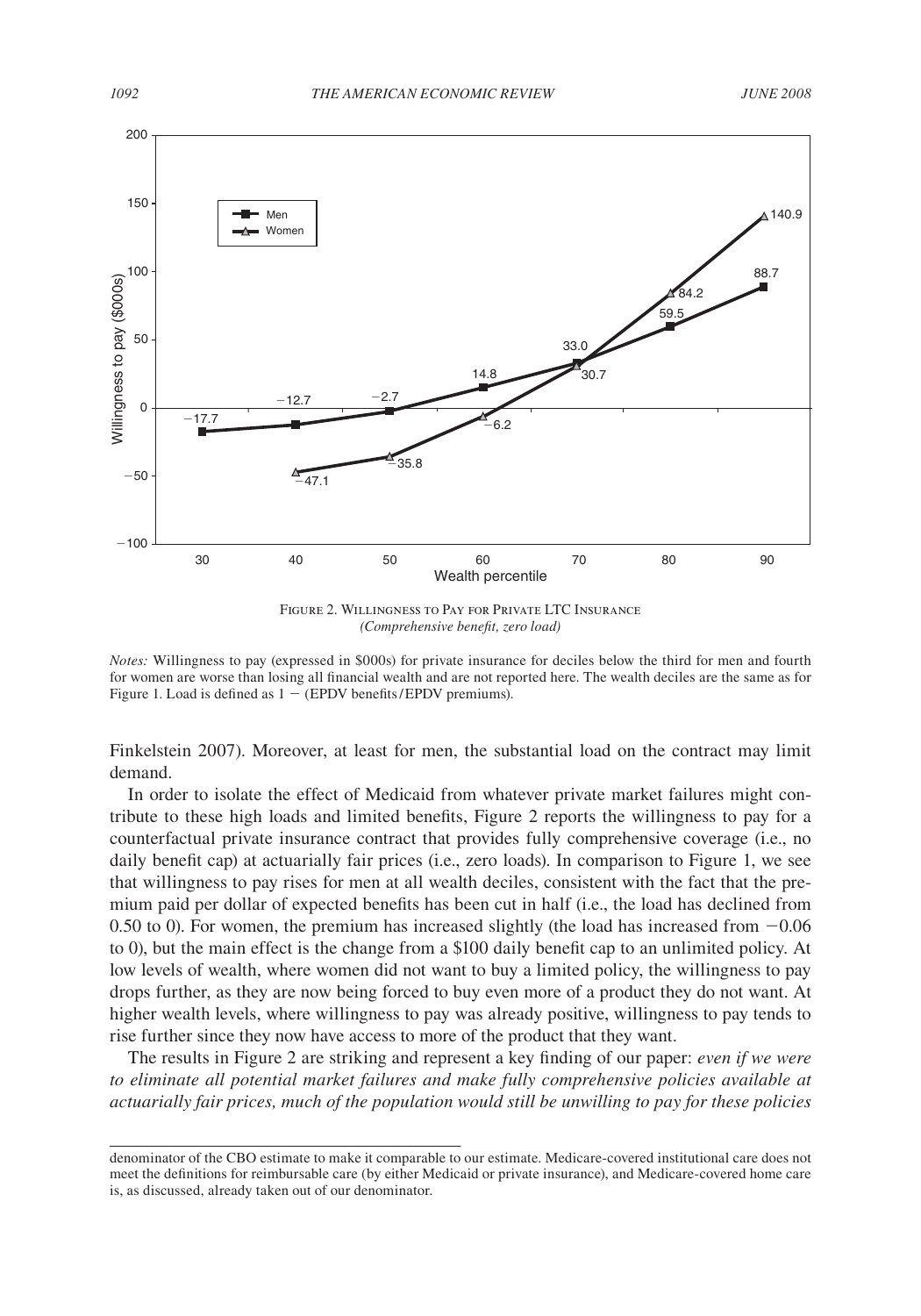|                |                      | Medicaid share of<br>expected present discounted value (EPDV)<br>of total long-term care expenditures | Implicit tax<br>on private | Net load<br>on private | Willingness to pay for<br>actuarially fair (0 load)<br>policy to top up Medicaid<br>(\$ thousands)<br>(5) |  |  |  |  |  |  |
|----------------|----------------------|-------------------------------------------------------------------------------------------------------|----------------------------|------------------------|-----------------------------------------------------------------------------------------------------------|--|--|--|--|--|--|
| Wealth         | No private insurance | With private insurance                                                                                | insurance                  | insurance              |                                                                                                           |  |  |  |  |  |  |
| percentile     | (1)                  | (2)                                                                                                   | (3)                        | (4)                    |                                                                                                           |  |  |  |  |  |  |
| Panel A: Men   |                      |                                                                                                       |                            |                        |                                                                                                           |  |  |  |  |  |  |
| 10th           | 0.98                 | 0.52                                                                                                  | 0.998                      | 1.00                   | 0.0                                                                                                       |  |  |  |  |  |  |
| 20th           | 0.89                 | 0.44                                                                                                  | 0.952                      | 0.98                   | 0.0                                                                                                       |  |  |  |  |  |  |
| 30th           | 0.80                 | 0.41                                                                                                  | 0.840                      | 0.92                   | 3.3                                                                                                       |  |  |  |  |  |  |
| 40th           | 0.71                 | 0.37                                                                                                  | 0.737                      | 0.87                   | 9.8                                                                                                       |  |  |  |  |  |  |
| 50th           | 0.60                 | 0.32                                                                                                  | 0.594                      | 0.80                   | 19.6                                                                                                      |  |  |  |  |  |  |
| 60th           | 0.46                 | 0.26                                                                                                  | 0.426                      | 0.71                   | 35.2                                                                                                      |  |  |  |  |  |  |
| 70th           | 0.32                 | 0.20                                                                                                  | 0.272                      | 0.64                   | 51.0                                                                                                      |  |  |  |  |  |  |
| 80th           | 0.17                 | 0.12                                                                                                  | 0.107                      | 0.55                   | 74.1                                                                                                      |  |  |  |  |  |  |
| 90th           | 0.07                 | 0.05                                                                                                  | 0.035                      | 0.52                   | 100.9                                                                                                     |  |  |  |  |  |  |
| Panel B: Women |                      |                                                                                                       |                            |                        |                                                                                                           |  |  |  |  |  |  |
| 10th           | 0.99                 | 0.55                                                                                                  | 0.999                      | 1.00                   | 0.0                                                                                                       |  |  |  |  |  |  |
| 20th           | 0.93                 | 0.50                                                                                                  | 0.992                      | 0.99                   | 0.0                                                                                                       |  |  |  |  |  |  |
| 30th           | 0.88                 | 0.46                                                                                                  | 0.946                      | 0.94                   | 2.3                                                                                                       |  |  |  |  |  |  |
| 40th           | 0.80                 | 0.43                                                                                                  | 0.854                      | 0.85                   | 11.5                                                                                                      |  |  |  |  |  |  |
| 50th           | 0.72                 | 0.38                                                                                                  | 0.767                      | 0.75                   | 29.7                                                                                                      |  |  |  |  |  |  |
| 60th           | 0.60                 | 0.33                                                                                                  | 0.618                      | 0.60                   | 58.3                                                                                                      |  |  |  |  |  |  |
| 70th           | 0.45                 | 0.24                                                                                                  | 0.470                      | 0.44                   | 86.3                                                                                                      |  |  |  |  |  |  |
| 80th           | 0.24                 | 0.15                                                                                                  | 0.194                      | 0.15                   | 122.8                                                                                                     |  |  |  |  |  |  |
| 90th           | 0.08                 | 0.06                                                                                                  | 0.054                      | 0.00                   | 166.3                                                                                                     |  |  |  |  |  |  |

Table 2—Medicaid: Implicit Tax and Completeness of Coverage

*Notes:* Private insurance policy in columns 1–4 has a \$100 daily benefit cap. Implicit tax is the decrease in Medicaid expenditures associated with having private insurance, as a percentage of the private insurance benefits (see equation (5)). Net load is the gross load plus the ratio of the decrease in the EPDV of Medicaid expenditures associated with having private insurance to the EPDV of the premiums of this private policy (see equation (6)). For gross loads, we use the current market loads of 0.50 for men, and  $-0.06$  for women.

*in the presence of Medicaid*. Indeed, willingness to pay does not become positive until the sixtieth percentile of wealth for men and the seventieth for women. Thus, our results suggest that, even absent any market failures, Medicaid is capable of explaining the lack of private insurance purchases for the bottom two-thirds of the wealth distribution. A related implication is that correcting whatever supply-side market failures exist in the private insurance market would not induce most individuals to purchase this insurance.

## B. *Why Does Medicaid Crowd Out Private Insurance? Medicaid's Implicit Tax*

We estimate that Medicaid's implicit tax is substantial and that accounting for it sheds light on the low overall demand for private insurance, as well as the purchase patterns by gender and wealth seen in both the data and our model. These results are summarized in Table 2. A comparison of columns 1 and 2 shows that ownership of the \$100 daily benefit private policy substantially reduces expected Medicaid expenditures. For example, at the median of the wealth distribution, Medicaid's share of EPDV of expenditures falls for men from 60 percent without insurance to 32 percent with insurance; for the woman of median wealth, Medicaid's share falls from 72 percent without insurance to 38 percent with insurance. Combining these two columns, column 3 indicates that the implicit tax—which measures the extent to which private insurance is redundant of benefits that Medicaid would otherwise have paid—is quite high, particularly at the lower end of the distribution. For example, at the first decile, the implicit tax is close to 100 percent, meaning that the individual is paying premiums for a policy that provides virtually no net benefits. Even for the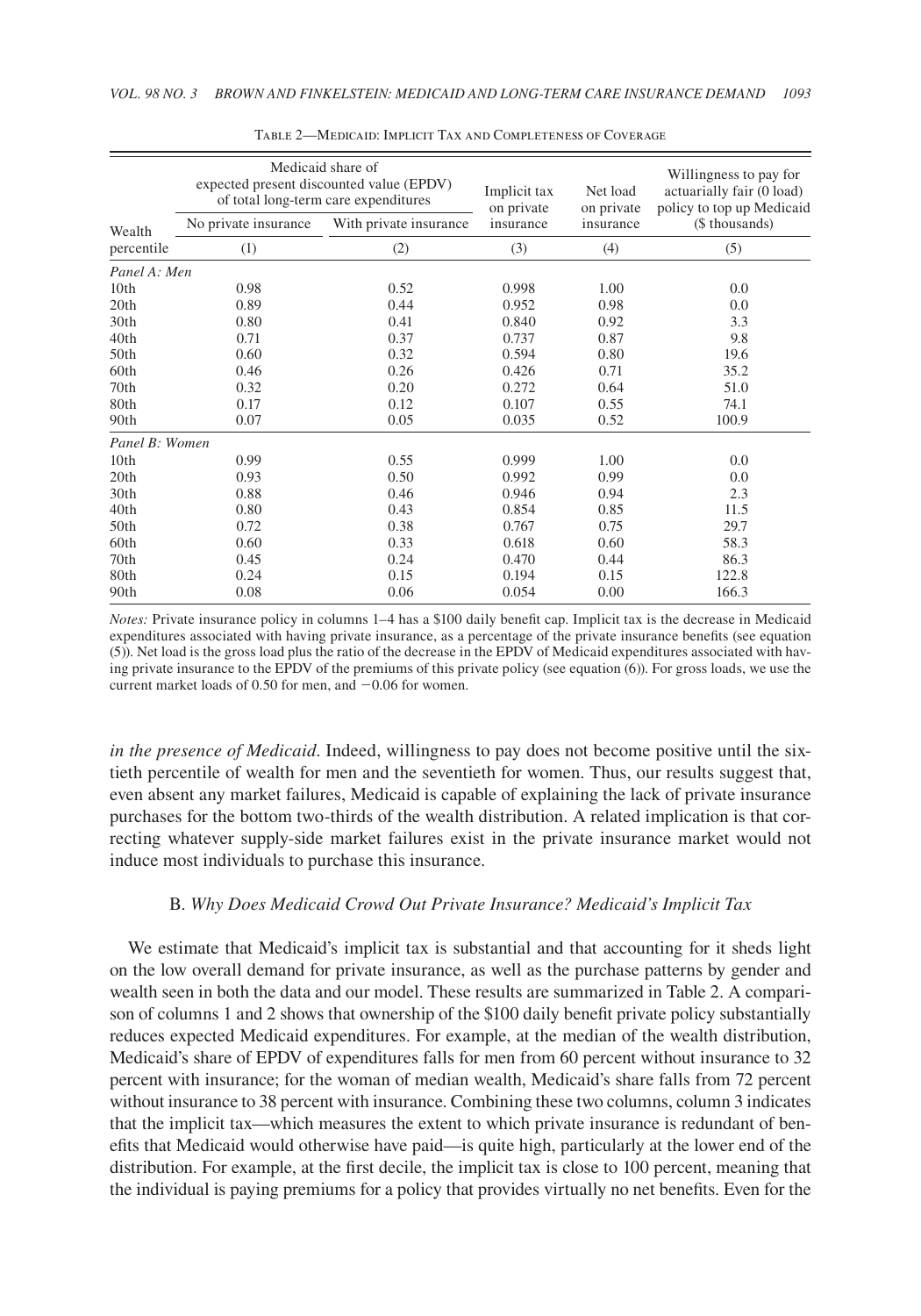median male (female), three-fifths (three-quarters) of the EPDV of expenditures from the private policy are redundant of expenditures that Medicaid would have otherwise covered. The implicit tax declines with wealth, as wealthier individuals' expenditures are less likely to be eligible for Medicaid coverage; this explains why we find that willingness to pay increases with wealth.

The measure of the load we have used thus far  $(1 - EPDV$  benefits / EPDV premiums) is an accurate measure of the load from the perspective of the insurance company, which must pay benefits irrespective of whether they are redundant of what Medicaid would otherwise have paid. As a result of the implicit tax, however, this "gross load" understates the effective, or net, load from the consumer's perspective. We calculate the net load by omitting any benefits paid by the private policy that simply replace what Medicaid would have paid had the person not been insured:

(6) 
$$
Net Load = 1 - \frac{EPDV(Benefits) - \Delta(EPDV Medical Expenditures)}{EPDV(Premiums)}
$$

$$
= Gross Load + \frac{\Delta(EPDV Medical Expenditures)}{EPDV(Premiums)}.
$$

The fourth column of Table 2 reports our estimates of this net load, which are much higher than the gross loads. For example, for the median male (female), we estimate a net load of 0.80 (0.75), compared to a gross load of 0.50 ( $-0.06$ ). This explains why even at prices that are lower than actuarially fair from the company's perspective, so few women wish to purchase private insurance. The greater similarity between men and women of net loads than of the gross loads also helps explain why men and women purchase insurance coverage in roughly equal proportions, despite facing such different gross loads. The net load rises more from the gross load for women than for men because women have higher expected long-term care expenditures (see Table 1); therefore, for a given wealth level, in the absence of private insurance, a higher proportion of their expenditures would have been covered by Medicaid (see Table 2, column 1).

## C. *Medicaid as Incomplete Insurance*

Medicaid's income and asset eligibility requirements restrict an individual's ability to engage in optimal consumption smoothing across care states and over time. When an individual is receiving Medicaid-financed care, means testing limits the resources available for noncare consumption. It also limits the wealth out of which the individual can consume if he recovers and exits from care, which is not uncommon (see Table 1 and also Dick, Garber, and MaCurdy 1994). As a result, we estimate that Medicaid leaves all but the poorest of individuals exposed to substantial out-of-pocket expenditure risk.

The first column of Table 2 illustrates the comprehensiveness of Medicaid coverage by showing the fraction of total long-term care expenditures Medicaid will cover if the individual does not have private insurance. It indicates that Medicaid achieves its intention of providing close to comprehensive insurance for the poor. For example, for individuals below the first wealth decile, Medicaid covers almost 100 percent of expenditures. It also shows, however, that the fraction of expenditures covered by Medicaid is substantially below one for most of the rest of the wealth distribution. For the majority of the nonpoor, our analysis indicates that Medicaid has the unintended consequence of reducing private insurance demand (see Figure 1), while providing far from complete insurance (see Table 2, column 1).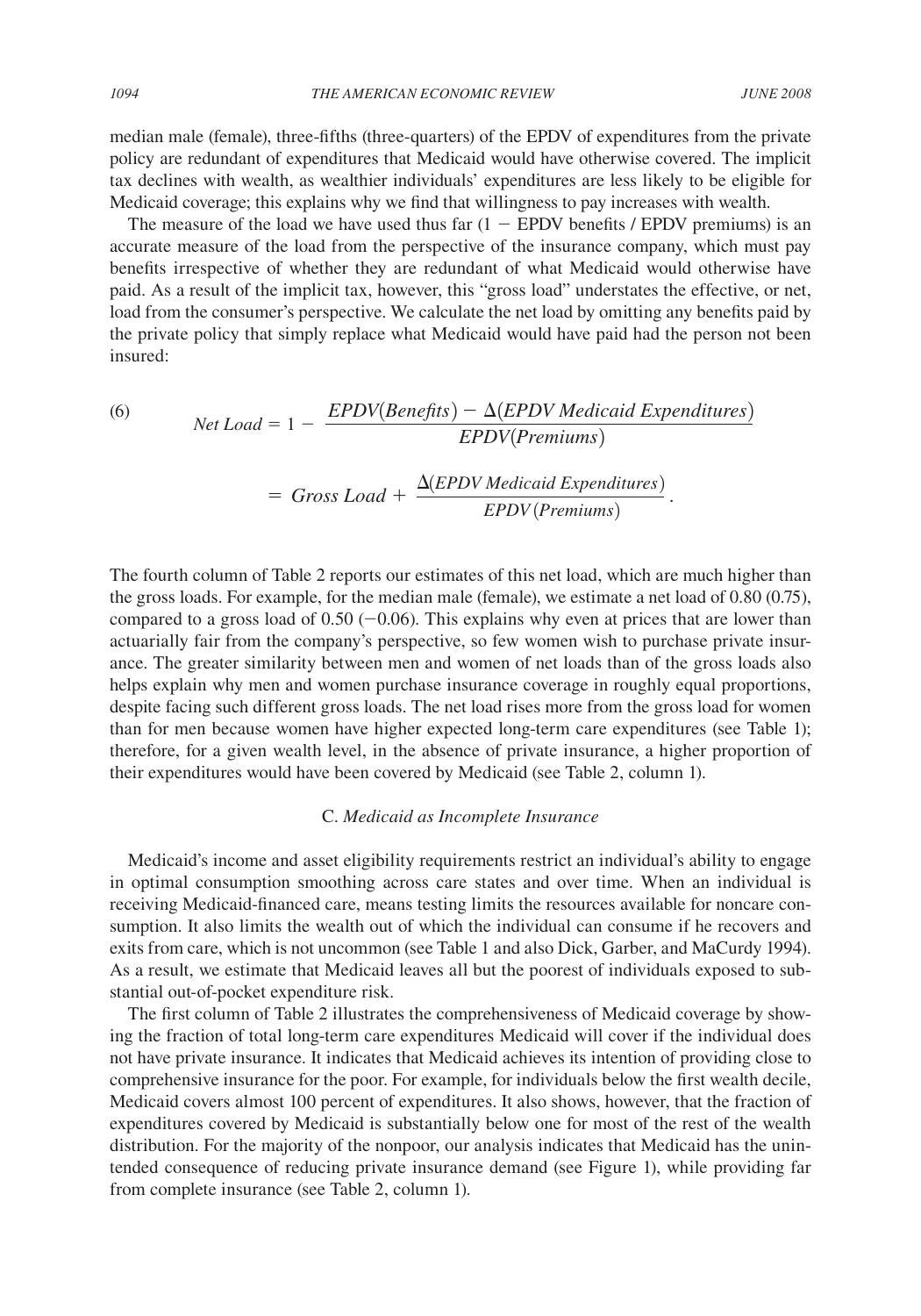The last column of Table 2 provides an estimate of the welfare loss associated with incomplete Medicaid coverage relative to having full insurance coverage. We calculate this welfare loss by finding the value, in dollar terms, of the individual's utility gain if he or she were provided with a free comprehensive policy instead of Medicaid, and subtracting from this gain the incremental cost of providing such a policy relative to existing Medicaid expenditures; this incremental cost is simply the EPDV of total medical expenditures covered by the comprehensive policy, minus the EPDV of current Medicaid expenditures. Our approach is analogous to calculating the unrealized welfare gain from an individual's inability to purchase an actuarially fair insurance policy to top up the gaps in Medicaid coverage, without incurring any implicit tax on the benefits provided. Medicaid's current design does not allow for such top-up policies, and our analysis therefore provides a gauge of the resultant welfare loss.

The results suggest that the welfare loss is substantial. Nearly the entire wealth distribution would find it welfare enhancing to be able to pay the actuarial cost to top up Medicaid coverage. For the median male (female), the welfare gain associated with buying an actuarially fair policy that transforms Medicaid into a full insurance policy is equivalent to an increase in their financial wealth of nearly \$20,000 (\$30,000), or about 10 percent of their total wealth. Moreover, in results not shown, we estimate that even if men had to face current market loads of 0.50 for this supplemental coverage, even the fortieth percentile male would have a positive welfare gain for a top-up policy. Of course, this welfare analysis ignores the general equilibrium effects of increased insurance coverage on long-term care expenditures via moral hazard effects. In Section VA we extend the analysis to allow for moral hazard effects of private insurance and show that these can, indeed, lower the net welfare gain from insurance coverage, although the gain from being able to top up Medicaid remains substantial.

# D. *Implications for Total Insurance Coverage*

We have estimated that Medicaid crowds out private insurance demand despite providing incomplete coverage. If most individuals would purchase comprehensive private insurance in the *absence* of Medicaid, it may therefore reduce total (public plus private) insurance coverage. This is the case in our baseline model, and can be seen without solving the dynamic programming problem. At actuarially fair prices, simple expected utility theory says that in our model all individuals would purchase insurance in the absence of Medicaid. The same holds for all women at current market loads, since these are better than actuarially fair. Moreover, we estimate that most men would also purchase at current market loads. In the absence of Medicaid, the minimum amount of financial wealth necessary to avoid the possibility that long-term care expenditures could completely exhaust one's resources is \$1.55 million; this represents the amount needed in the unlikely "worst case" outcome that an individual enters a nursing home at age 65 and remains there until death at the maximum age of 105. As a result, any male with financial wealth of less than \$1.55 million—which is approximately double our estimate of total wealth at the ninetieth percentile of the distribution—would purchase insurance in the absence of Medicaid to eliminate the possibility of exhausting his wealth and thus having zero consumption in some states of the world (which, with CRRA preferences, would result in negative infinite disutility).

A concern with the foregoing analysis is that it may be driven by two assumptions: that marginal utility of consumption becomes infinite as consumption goes to zero, and that, in a world without Medicaid, there would be no other payers of last resort to prevent an individual's consumption from getting that low. Both assumptions serve to increase willingness to pay for private insurance in the absence of Medicaid. We have therefore verified that our finding that most individuals would purchase private insurance in the absence of Medicaid—but not under the current Medicaid system—is robust to alternative modeling approaches that do not have this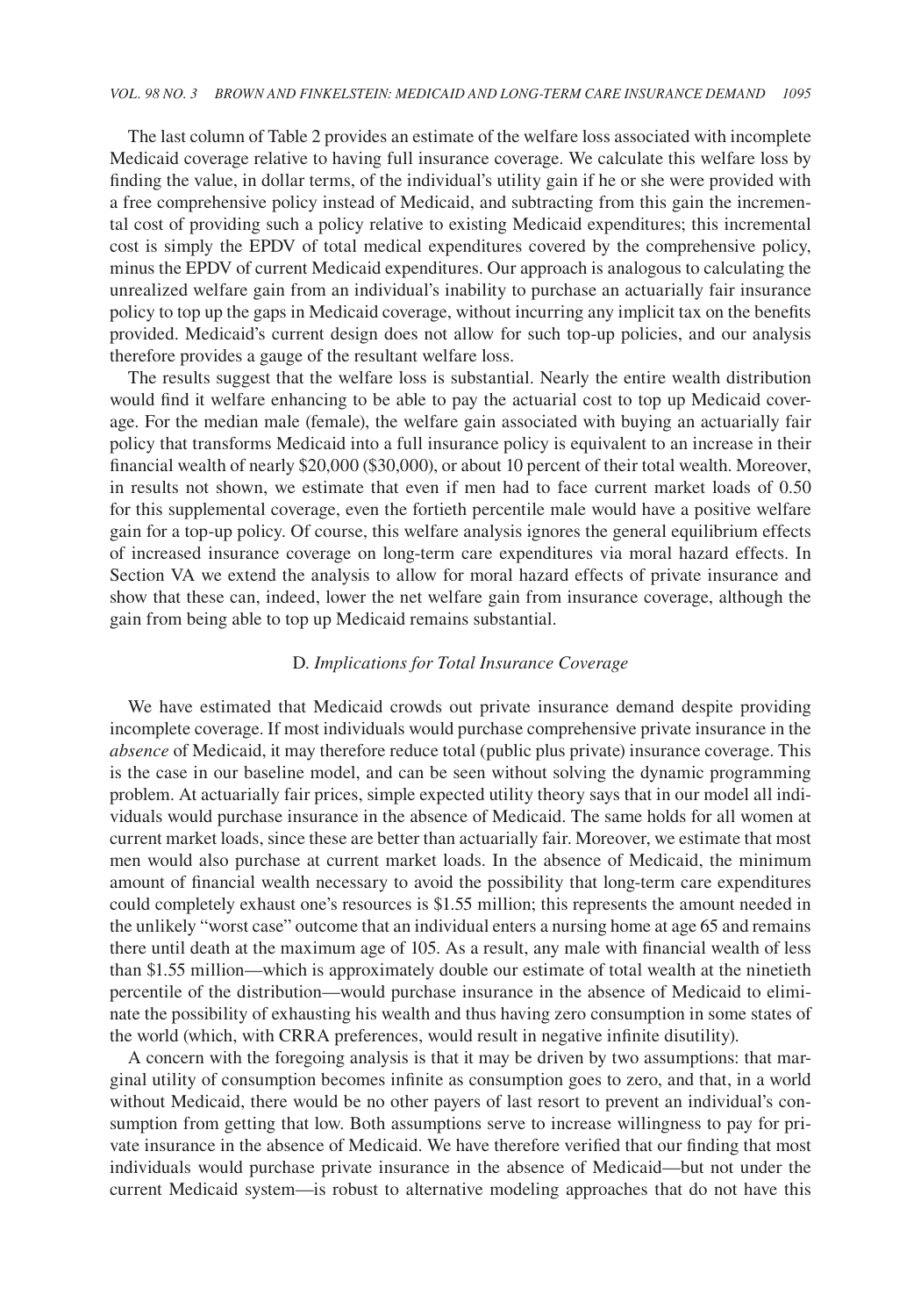feature. In one alternative model, we replaced the CRRA utility function with a CARA utility function; thus, we can allow utility to remain defined even when medical expenditures exceed available resources. We set the coefficient of absolute risk aversion equal to  $\gamma/C^*$ , where  $\gamma$  is the coefficient of relative risk aversion and *C*\* is the annuitized value of total wealth for households at a given decile of the wealth distribution. In another alternative model, we maintained the CRRA utility assumption but assumed that family members or private charities would step in to bound consumption away from zero in a counterfactual world without Medicaid. Consistent with the empirical evidence, we assume that these private welfare alternatives would be smaller scale than the public transfer program. Specifically, we assume that in the absence of Medicaid, family members or private charities would provide medical care to individuals whose assets and income fall below 10 percent of the level used by the Medicaid program, and that institutional care financed this way would provide consumption value  $(F)$  at 10 percent of the usual level. The interpretation is that charity would cover the medical care, but would be only 10 percent as generous on other margins.3

In both alternative models, we continue to find that, in the absence of Medicaid, most individuals would purchase private insurance. For example, if we assume a world without Medicaid but with the type of private charity care described above, we estimate that willingness to pay for comprehensive actuarially fair insurance would be positive for men throughout the wealth distribution and for women at some point above the first decile, so that more than 80 percent of the elderly would buy private insurance.

Within our model, therefore, we estimate that Medicaid reduces total insurance coverage. However, we emphasize that this conclusion is subject to an important caveat: our model abstracts from a number of other factors that might limit private insurance demand in the absence of Medicaid. For example, it is possible that some or all individuals are not fully rational and forward looking, and that such individuals would not buy private insurance in the absence of Medicaid, even if it were rational to do so. In addition, because of private market failures such as asymmetric information, the private insurance contracts offered in the absence of Medicaid might look substantially different—and perhaps less appealing—than those offered in the current equilibrium. Whether or not elimination of the Medicaid implicit tax would be sufficient to stimulate substantial private insurance demand depends crucially on these and other factors that are beyond the scope of the current paper. The primary conclusion of this paper is that such Medicaid reform is a *necessary*, but not necessarily sufficient, condition for substantial demand for comprehensive private insurance coverage.

# E. *Public Policy Interventions, the Medicaid Implicit Tax, and the Demand for Private Insurance*

Our model also allows us to explore the likely impact of recent public policy interventions designed to stimulate private insurance demand. We estimate that these reforms will have little effect on Medicaid's implicit tax and, therefore, on insurance demand. For example, a 1996 federal tax reform made employer-provided long-term care insurance exempt from employee taxable income (Wiener, Tilly, and Goldenson 2000). Under the generous assumptions that the employer pays the entire premium and that the incidence of the subsidy is fully on the employee,

<sup>&</sup>lt;sup>3</sup> Because we are assuming that the private charity pays for all of one's medical expenses, our model of private charity care is substantially more generous than what is likely to be the case in reality, which biases us against finding large private insurance demand. For example, Gruber and Daniel M. Hungerman (2007) estimate that charitable church spending was only 10 percent of the subsequent level of New Deal spending, and Donald Cox and George Jakubson (1995) simulation estimates suggest that if all government spending to low-income families were eliminated, family transfers would replace only a small fraction of government spending.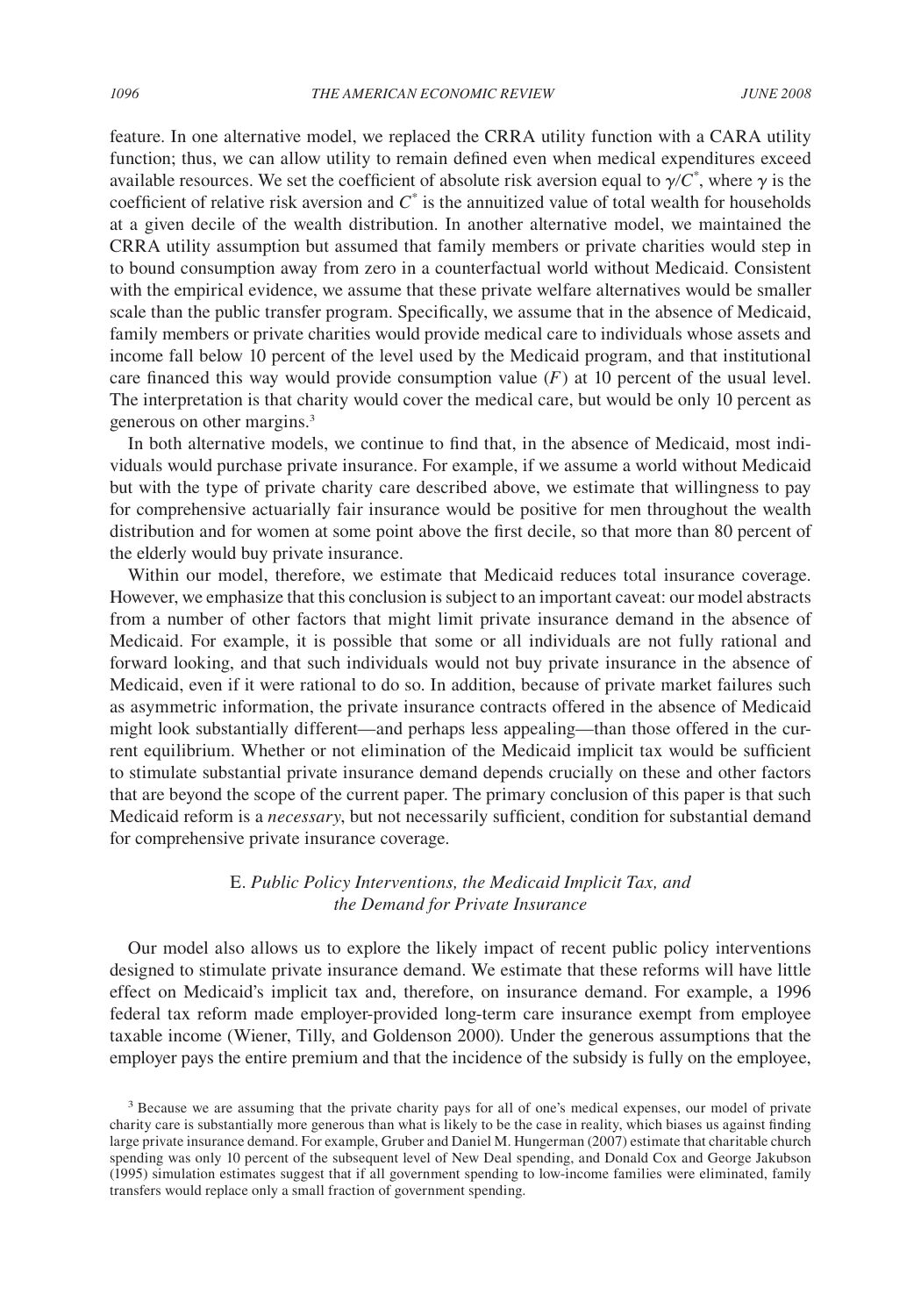this could reduce the (gross) load on the policy for a male of median wealth from 0.50 to 0.17, and for a female of median wealth from  $-0.06$  to  $-0.76$ .<sup>4</sup> Despite this substantial reduction in the (gross) load, we estimate that willingness to pay for insurance remains negative for the median male and female. This is because the tax subsidy does little to reduce Medicaid's implicit tax. Thus, the net load remains high, falling only from 0.80 to 0.67 for the median-wealth male (and from 0.75 to 0.59 for the median-wealth female). Moreover, the fact that marginal tax rates (and thus the tax subsidy) increase with wealth while the implicit tax decreases with wealth indicates the difficulty in using tax deductions to reduce the implicit tax.

Several states have experimented with reforming Medicaid to make the asset eligibility thresholds less stringent if the individual purchases private insurance. For example, a New York policy eliminates Medicaid's asset test for individuals who purchase a minimum specified amount of insurance (Weiner, Tilly, and Goldenson 2000). We estimate that this reduces the median male's implicit tax only from 0.59 to 0.45, and raises the median male's willingness to pay at current market loads only from  $-\$11,400$  to  $-\$8,200$ . The implicit tax remains high despite the relaxation of Medicaid's asset test because Medicaid remains a secondary payer; the reform makes individuals more likely to be eligible for Medicaid, but their private insurance still pays first. Consistent with these findings, only a handful of private insurance policies have been sold to individuals through these state-run reform programs (Wiener, Tilly, and Goldenson 2000). This is also broadly consistent with the empirical evidence in Brown, Norma B. Coe, and Finkelstein (2007) that variation in the Medicaid asset eligibility threshold has a statistically significant but economically small effect on demand for long-term care insurance.

To eliminate the implicit tax, it is necessary to structure the Medicaid program so that the EPDV of Medicaid payments are not reduced when the individual buys private insurance. We estimate that eliminating one but not both of the two features that produce the implicit tax—Medicaid's means testing and secondary payer status—has little effect by itself on the implicit tax, and hence on willingness to pay for private insurance. As long as Medicaid remains means tested, private insurance, by protecting assets, reduces the probability of being eligible for Medicaid. As long as Medicaid remains a secondary payer, private insurance benefits reduce Medicaid benefits one for one, even if eligible for Medicaid.

A policy that would eliminate the implicit tax would be to allow individuals who purchase private insurance to receive a refundable tax credit equal to the EPDV of the Medicaid benefits replaced by the private insurance. In practice, however, such a policy would be difficult to implement. The amount of the tax credit would need to vary based on wealth and expected care utilization, since both affect expected Medicaid benefits. Both can be difficult for the government to observe accurately, raising concerns that the policy could generate adverse selection out of the public program.

## **V. Extensions to the Baseline Model**

We explore three extensions to our baseline model to capture important features of the consumer problem the baseline model abstracts from. These are, respectively, moral hazard effects of private insurance, Medicaid aversion, and strategic asset transfers to family members. The results provide interesting insight into how such features might affect the demand for private insurance and the comprehensiveness of Medicaid. They also show that our core findings continue to hold under a wide range of alternative assumptions.

<sup>4</sup> This is calculated using the formula from Gruber and James Poterba (1994) and assuming a payroll tax of 7.65 percent on both the employer and employee and a 27.5 percent marginal tax rate on income.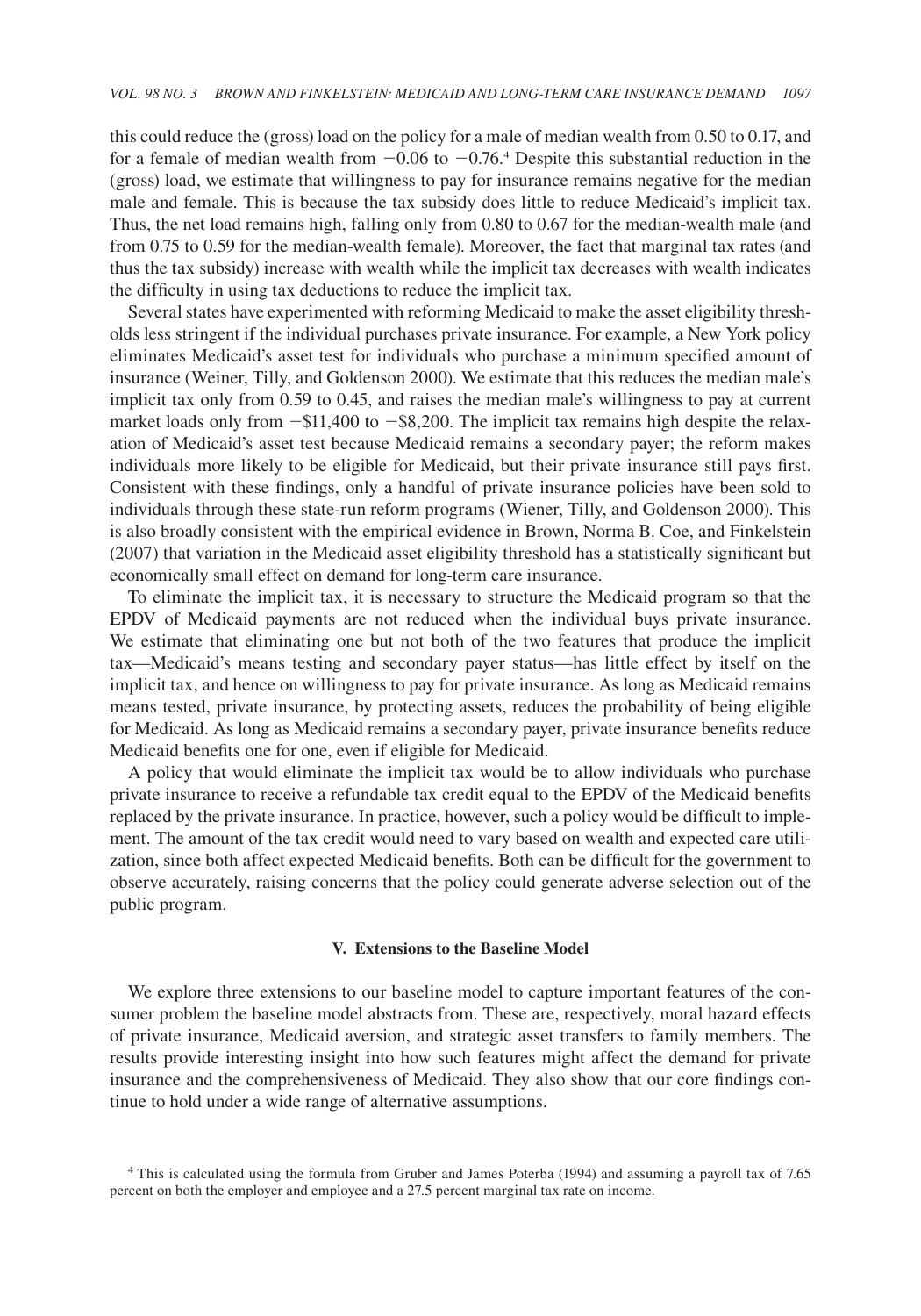#### A. *Moral Hazard Effects of Private Insurance*

Our baseline model assumes that the transition probabilities across different states of care are the same regardless of whether the individual has private insurance. It thus ignores any potential moral hazard effects of private insurance. Empirically, the evidence suggests that long-term care insurance may increase home health care use by individuals who would otherwise have been out of care, but does not induce individuals to move from nursing homes to home care; William Weissert, Cynthia Matthews Cready, and James Pawelak (1988) provide a review of the evidence. Based on this review, we assume that if the individual has private insurance, the EPDV of lifetime home health care expenditures increases by 80 percent, with a corresponding decline in the time the individual spends at home receiving no care. This has the effect of increasing the EPDV of long-term care expenditures for men—and correspondingly the premiums on private insurance—by \$2,200, or about 12.5 of the premium for a comprehensive, actuarially fair private policy.

Moral hazard increases willingness to pay for insurance in partial equilibrium, since it allows the individual to move to a state that provides higher utility, but decreases willingness to pay in general equilibrium, since it increases premiums for private insurance by more than the individual values the new consumption. We model this by assuming that every dollar of expenditures on home health care that is the result of moral hazard provides the individual with the consumption value of the unskilled component of this care, or about three-fifths of the total increase in expenditures. For a male at the median of the wealth distribution, we find that the willingness to pay for a comprehensive, zero-load policy falls from  $-\frac{2}{2}$ ,700 in our baseline specification with no moral hazard (see Figure 2), to  $-$ \$4,300 when we allow for moral hazard. The Medicaid implicit tax remains large. For example, for the median male, it is 0.59 without moral hazard and falls to only 0.53 when we allow for moral hazard. Similarly, the willingness to pay to top up Medicaid remains large, falling slightly from \$19,600 with no moral hazard to \$19,500 with moral hazard.

# B. *Privately Financed Care Superior to Medicaid-Financed Care*

Our baseline model implicitly assumes that Medicaid-financed long-term care is a perfect substitute for privately financed care. This may be an overly generous assumption about Medicaid for several reasons. Private insurance may pay for some types of care that Medicaid does not cover. For example, as noted above, Medicaid coverage of home care is capped in many states. Therefore, an individual who needs home health care but lacks the private resources to pay for it may have to forego this care and potentially suffer negative health consequences, or may have to go into a less appealing setting (e.g., a nursing home) to receive care. Moreover, some nursing homes may not accept Medicaid patients, so an individual without private insurance may end up in a worse nursing home. They may also receive lower quality care than privately funded payers within a given nursing home. The empirical evidence on this issue is decidedly mixed, with some studies finding no quality differential between Medicaid-financed and privately financed care, and others finding nontrivial differences (Edward Norton (2000) provides a review of this evidence). However, even if the quality of care received is the same, if individuals believe the quality of care is worse, or feel some stigma associated with Medicaid receipt, the quality of the *experience* may be worse when financed by Medicaid. Consistent with this, the empirical evidence suggests that individuals prefer to avoid Medicaid when receiving long-term care (Norton 1995; John Ameriks et al. 2007).

We therefore extend our model to incorporate these various possibilities in a reduced-form way. We allow individuals to receive greater consumption value from care when this care is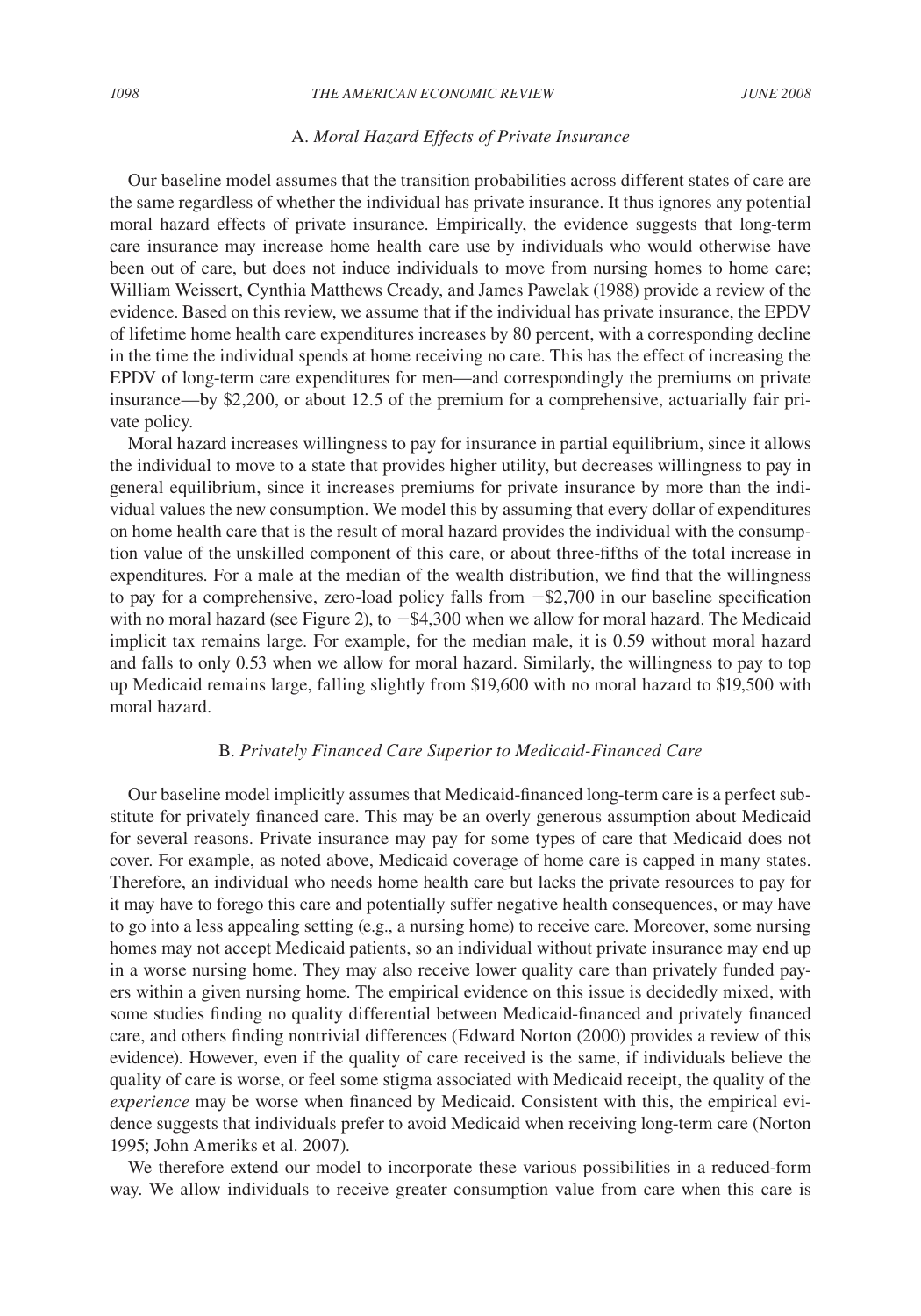privately financed than when it is covered by Medicaid. This extension captures the idea that an individual may prefer privately financed care because it allows her to receive the needed care at home rather than in an institution, because it gives her access to higher quality care, or because it allows her to avoid any stigma associated with Medicaid receipt.

Specifically, we redefine the arguments of the utility function so that it is now defined as:

$$
U(C_{s,t} + I_{s,t}^M F_{s,t} + (1 - I_{s,t}^M) \alpha_s F_{s,t}),
$$

where  $I_{s,t}^M$  is an indicator variable equal to one if the individual is on Medicaid, and zero otherwise. Therefore,  $\alpha_s \geq 1$  captures the higher consumption value of care when that care is paid for by private, rather than public, resources. This modeling approach is similar to the "flat" stigma effect of welfare found by Robert A. Moffitt (1983); an individual receives the lower value of care just by being on Medicaid, regardless of the fraction of expenditures Medicaid reimburses.

This has very little effect on our main findings. For example, even if we allow the consumption value of entirely privately financed care to be double the consumption value when on Medicaid  $(\alpha_s = 2)$ , the median-wealth male's willingness to pay for comprehensive actuarially fair insurance rises from only  $-$ \$2,700 in our baseline model, in which the consumption value of care is the same regardless of the financing source ( $\alpha_s = 1$ ), to -\$1,900. Our estimate of Medicaid's implicit tax changes only imperceptibly, while willingness to pay to top up Medicaid increases, reflecting the increased welfare loss from foregoing private insurance coverage. Of course, in principle it is possible to set the consumption value of privately financed care even higher relative to that of Medicaid, and thus further increase willingness to pay for private insurance. This would, however, contradict the evidence of low private insurance coverage and of a relatively high (about 50 percent) Medicaid share of total long-term care expenditures.

## C. *Willingness to Pay for Private Insurance when Strategic Asset Transfers Are Permitted*

Our baseline model may overstate the stringency of Medicaid's means testing, as it does not allow individuals to hide any of their assets from Medicaid by transferring them to a spouse or a child. In order to make such asset transfers more difficult, state Medicaid programs impose a three- to five-year look-back period on assets (Stone 2002). The fact that one-third of long-term care expenditures are paid for out of pocket suggests that there are limits to individuals' opportunities to "game" the Medicaid system. One reason may be the inability of most families to commit to and enforce implicit contracts to return the money to the parents if needed, which may be responsible more generally for the low levels of inter vivos transfers at all but the extreme right tail of the wealth distribution (Poterba 2001). Indeed, there is some evidence that the direction of transfers goes the other way, with individuals in nursing homes receiving transfers from family members in order to avoid Medicaid (Norton 1995).

Nonetheless, it is likely that some amount of asset-hiding takes place, and concerns about this behavior have motivated recent congressional legislation which extended the look-back period (US House of Representatives 2006). To gauge the potential impact of asset-hiding, we investigated what would happen if an individual could hide some fraction of his accumulated wealth at age 65 from Medicaid, without losing access to consuming this wealth. Not surprisingly, we find that the ability to hide assets makes Medicaid a much more desirable substitute for private insurance, as it effectively reduces the means test. Thus, it increases the crowd-out effect of Medicaid.

For example, we considered the impact on our findings of assuming that an individual can hide 25 percent of his wealth at 65 from Medicaid. This is likely an overly generous assumption about the amount of assets an individual can hide. With this assumption, Medicaid's estimated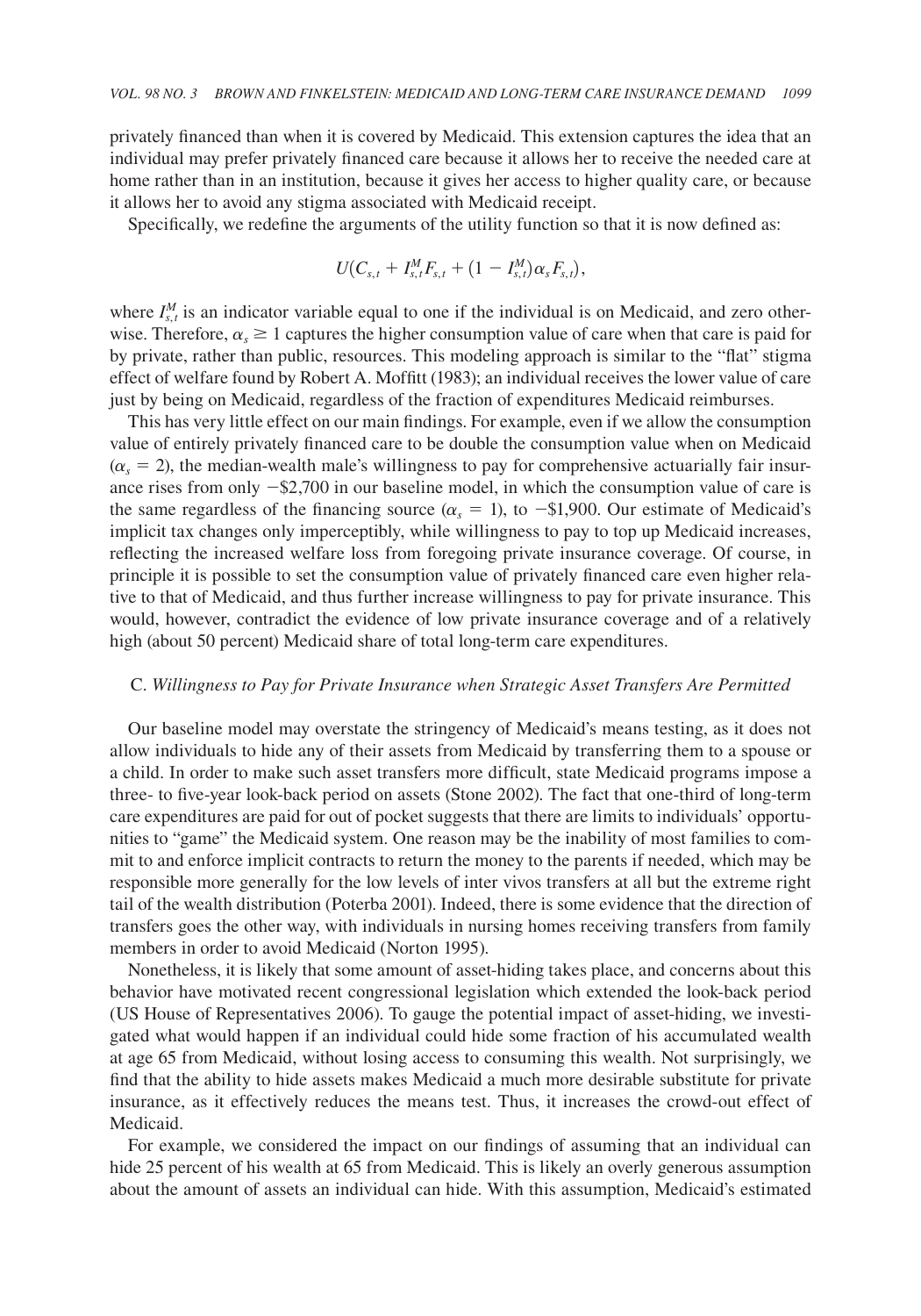share of long-term care expenditures increases to three-quarters, which is substantially above its actual share of about 50 percent (CBO 2004) and the estimated share in our preferred specification of 55 percent. We find that the median male's willingness to pay for actuarially fair comprehensive insurance falls to  $$12,100$ , from  $$2,700$  in the base case with no strategic asset transfers. Allowing for strategic transfers also makes the implicit tax larger, since, by making means testing effectively less stringent, strategic transfers increase the proportion of expenditures Medicaid would cover in the absence of private insurance. For example, the implicit tax for the median male rises from 0.59 in the base case with no transfers to 0.69 if we allow for transfers of 25 percent of wealth. Of course, by the same token, allowing for strategic transfers also makes Medicaid more comprehensive insurance. In the limit, were individuals able to hide all of their wealth from Medicaid, Medicaid crowd-out would be 100 percent, but Medicaid would be fully comprehensive. However, we find that even at relatively high levels of strategic transfers, the welfare gains from being able to top up Medicaid remain large. For example, if the medianwealth male is able to hide 25 percent of his assets from Medicaid, his willingness to pay to top up Medicaid is \$9,200; while this is substantially less than the \$19,600 in the base case, it represents a welfare gain equivalent to a 4 percent increase in total wealth at age 65.

#### **VI. Conclusions**

This paper has examined the magnitude and mechanism by which Medicaid affects demand for private long-term care insurance. We do so by developing and calibrating a risk-averse individual's willingness to pay for private insurance in a stochastic, dynamic life-cycle model. We have three main findings. First, given the presence of Medicaid, the bottom two-thirds of the wealth distribution would not want to purchase private insurance *even if it were available at actuarially fair prices*. Second, the crowd-out effect of Medicaid stems from the implicit tax it imposes on private insurance policies, on the order of 60 to 75 percent for the median wealth individual. Third, Medicaid provides far from comprehensive insurance for all but the poorest of individuals. For example, for the median wealth individual, we estimate that the welfare loss associated with Medicaid's incomplete coverage relative to comprehensive coverage is equivalent to about 10 percent of total wealth. Our findings, thus, indicate that public insurance can substantially crowd out private insurance, even when the public insurance provides only limited coverage against risk exposure.

Our findings also suggest that reforms that substantially reduce or eliminate Medicaid's implicit tax are necessary conditions for stimulating the private market. We do not, however, make the stronger claim that reductions in Medicaid's implicit tax would be *sufficient* to substantially increase private coverage. There may be other factors limiting demand that are not in our baseline model, such as individual myopia (as in Martin Feldstein 1985) or the potential to rely on support from one's children (as in Pauly 1990). In addition, it is unclear how the private market would be affected by Medicaid reforms, given the evidence of market failures such as asymmetric information (Finkelstein and McGarry 2006), incomplete commitment in contracting (Finkelstein, McGarry, and Amir Sufi 2005), and nondiversifiable risks (David Cutler 1996). In light of our findings, we consider the likely consequences of major Medicaid reform an important area for future research.

## REFERENCES

**Ameriks, John, Andrew Caplin, Steven Laufer, and Stijn Van Nieuwerburgh.** 2007. "The Joy of Giving or Assisted Living? Using Strategic Surveys to Separate Bequest and Precautionary Motives." National Bureau of Economic Research Working Paper 13105.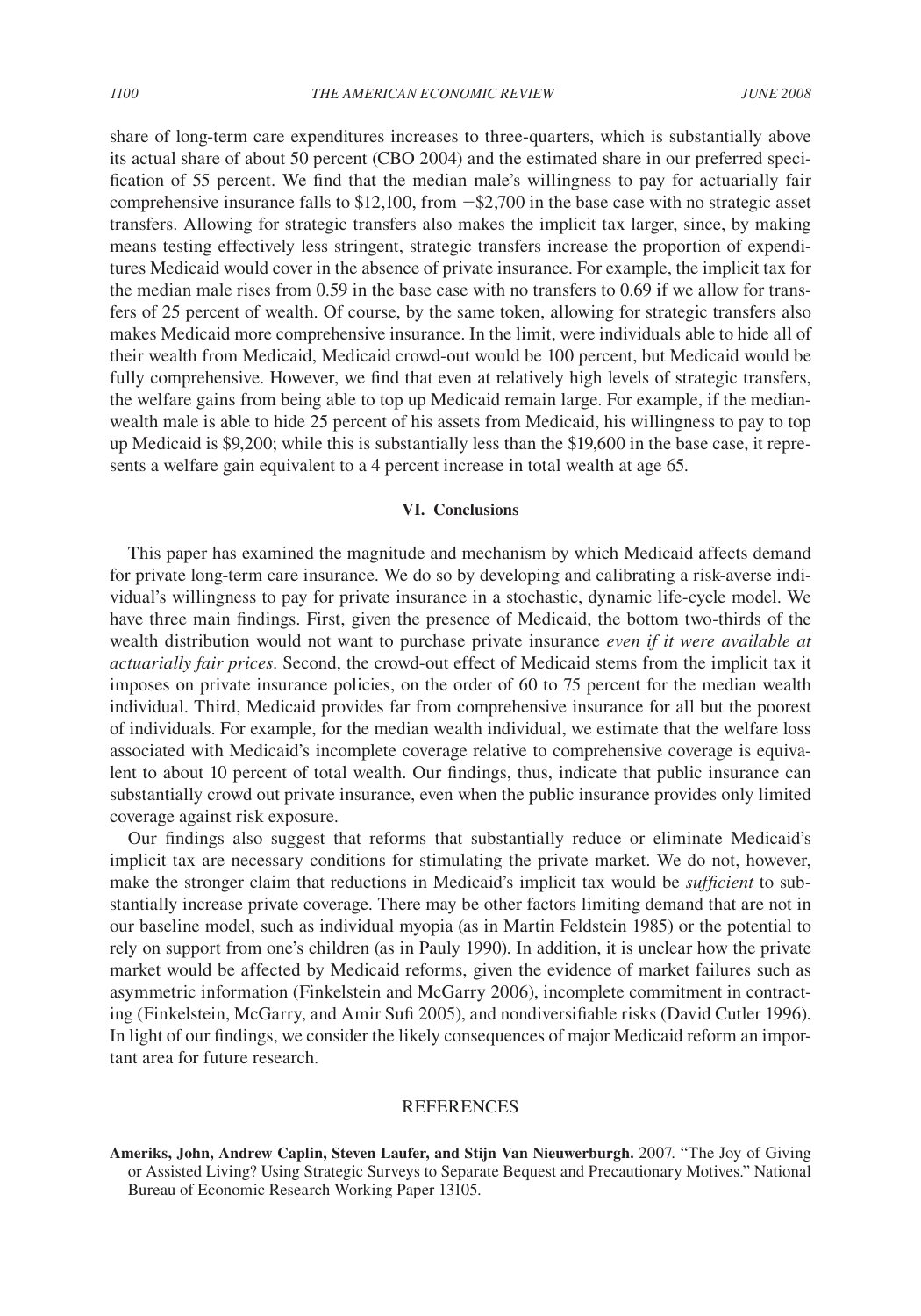- **Brown, Jeffrey R., and Amy Finkelstein.** 2004. "The Interaction of Public and Private Insurance: Medicaid and the Long-Term Care Insurance Market." National Bureau of Economic Research Working Paper 10989.
- **Brown, Jeffrey R., and Amy Finkelstein.** 2007. "Supply or Demand: Why Is the Market for Long-Term Care Insurance So Small?" *Journal of Public Economics*, 91(10): 1967–91.
- **Brown, Jeffrey R., Norma B. Coe, and Amy Finkelstein.** 2007. "Medicaid Crowd-Out of Private Long-Term Care Insurance: Evidence from the Health and Retirement Survey." In *Tax Policy and the Economy*, ed. James M. Poterba, 1–34. Cambridge, MA: MIT Press.
- **Coile, Courtney C., and Jonathan Gruber.** 2001. "Social Security Incentives for Retirement." In *Themes in the Economics of Aging,* ed. David A. Wise, 311–56. Chicago: University of Chicago Press.
- **Congressional Budget Office.** 1999. "Projections of Expenditures for Long-Term Care Services for the Elderly." http://www.cbo.gov/ftpdocs/11xx/doc1123/ltcare.pdf.
- **Congressional Budget Office.** 2004. "Financing Long-Term Care for the Elderly." http://www.cbo.gov/ ftpdocs/54xx/doc5400/04-26-LongTermCare.pdf.
- **Cox, Donald, and George Jakubson.** 1995. "The Connection between Public Transfers and Private Interfamily Transfers." *Journal of Public Economics*, 57(1): 129–67.
- **Cutler, David.** 1996. "Why Don't Markets Insure Long-Term Risk?" Unpublished.
- **Davidoff, Thomas, Jeffrey R. Brown, and Peter A. Diamond.** 2005. "Annuities and Individual Welfare." *American Economic Review*, 95(5): 1573–90.
	- **Dick, Andrew, Alan Garber, and Thomas MaCurdy.** 1994. "Forecasting Nursing Home Utilization of Elderly Americans." In *Studies in the Economics of Aging*, ed. David Wise, 365–94. Chicago: University of Chicago Press.
- **Engen, Eric M., William G. Gale, and Cori R. Uccello.** 1999."The Adequacy of Retirement Saving." *Brookings Papers on Economic Activity*, 2: 65–165.
- **Feldstein, Martin S.** 1985. "The Optimal Level of Social Security Benefits." *Quarterly Journal of Economics*, 100(2): 303–20.
- **Finkelstein, Amy, and Kathleen McGarry.** 2006. "Multiple Dimensions of Private Information: Evidence from the Long-Term Care Insurance Market." *American Economic Review*, 96(4): 938–58.
- **Finkelstein, Amy, Kathleen McGarry, and Amir Sufi.** 2005. "Dynamic Inefficiencies in Insurance Markets: Evidence from Long-Term Care Insurance." *American Economic Review*, 95(2): 224–28.
- **Gruber, Jonathan, and Daniel M. Hungerman.** 2007. "Faith-Based Charity and Crowd-out during the Great Depression." *Journal of Public Economics*, 91(5–6): 1043–69.
- **Gruber, Jonathan, and James Poterba.** 1994. "Tax Incentives and the Decision to Purchase Health Insurance: Evidence from the Self-Employed." *Quarterly Journal of Economics*, 109(3): 701–33.
- **Health Insurance Association of America.** 2000. "Who Buys Long-Term Care Insurance in 2000?" http:// www.ahipresearch.org/pdfs/17\_WhoBuysLTCI2000.pdf.
- **Hubbard, R. Glenn, Jonathan Skinner, and Stephen P. Zeldes.** 1995. "Precautionary Saving and Social Insurance." *Journal of Political Economy*, 103(2): 360–99.
- **Hurd, Michael D.** 1989. "Mortality Risk and Bequests." *Econometrica*, 57(4): 779–813.
- **Hurd, Michael D.** 1999. "Mortality Risk and Consumption by Couples." National Bureau of Economic Research Working Paper 7048.
- **Kassner, Enid, and Lee Shirey.** 2002. "Medicaid Financial Eligibility for Older People: State Variations in Access to Home and Community-Based Waiver and Nursing Home Services." Washington, DC: AARP Public Policy Institute, April 2000–06.
- **Kemper, Peter, and Christopher Murtaugh.** 1991. "Lifetime Use of Nursing Home Care." *New England Journal of Medicine,* 324(9): 595–600.
- **[K](http://pubs.aeaweb.org/action/showLinks?doi=10.1257%2Faer.98.3.1083&crossref=10.1086%2F260970&citationId=p_24)otlikoff, Laurence J., and Avia Spivak.** 1981. "The Family as an Incomplete Annuities Market." *Journal of Political Economy*, 89(2): 372–91.
- **MetLife Mature Market Institute.** 2002a. "MetLife Market Survey of Nursing Home and Home Care Costs 2002." http://www.metlife.com/WPSAssets/17157088621027365380V1FPDF1.pdf.
- **MetLife Mature Market Institute.** 2002b. "MetLife Survey of Assisted Living Costs 2002." http://www. metlife.com/WPSAssets/20977150421022190171V1FAssistedLivingSurv-final.pdf.
- **[M](http://pubs.aeaweb.org/action/showLinks?doi=10.1257%2Faer.98.3.1083&system=10.1257%2Faer.89.5.1299&citationId=p_27)itchell, Olivia S., James M. Poterba, Mark Warshawsky, and Jeffrey R. Brown.** 1999. "New Evidence on the Money's Worth of Individual Annuities." *American Economic Review*, 89(5): 1299–1318.
- **Moffitt, Robert A.** 1983. "An Economic Model of Welfare Stigma." *American Economic Review,* 73(5): 1023–35.
- **Murtaugh, Christopher M., Peter Kemper, and Brenda C. Spillman.** 1995. "Risky Business: Long-Term Care Insurance Underwriting." *Inquiry*, 32(3): 271–84.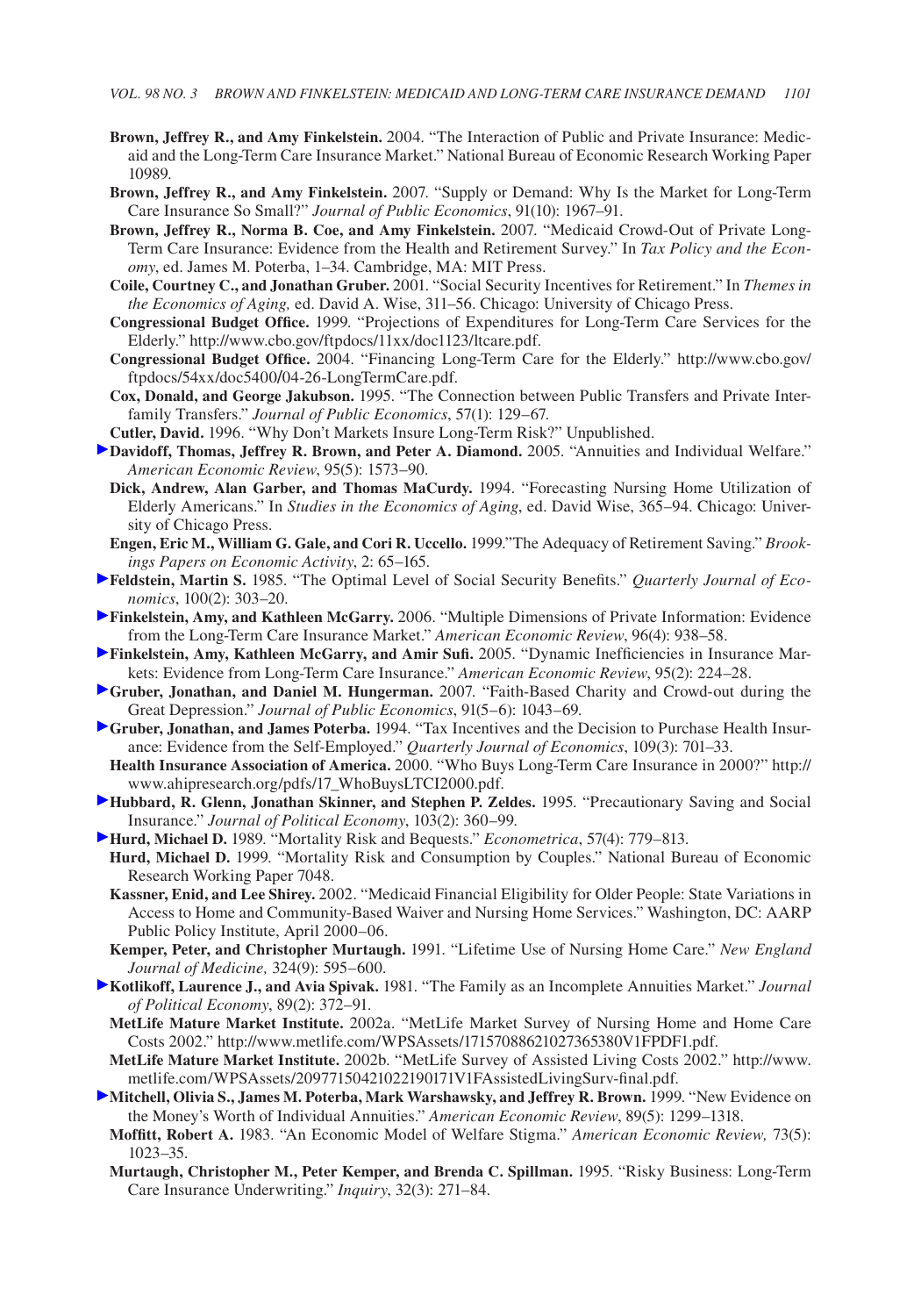- **Murtaugh, Christopher M., Peter Kemper, Brenda C. Spillman, and Barbara Carlson.** 1997. "Amount, Distribution, and Timing of Lifetime Nursing Home Use." *Medical Care,* 35(3): 204–18.
- **Norton, Edward C.** 1995. "Elderly Assets, Medicaid Policy, and Spend-Down in Nursing Homes." *Review of Income and Wealth*, 41(3): 309–29.
- **Norton, Edward C.** 2000. "Long-Term Care." In *Handbook of Health Economics,* Vol. 1, ed. A.J. Culyer and J. P. Newhouse, 955–94. Amsterdam: Elsevier Science.
- **Palumbo, Michael G.** 1999. "Uncertain Medical Expenses and Precautionary Saving near the End of the Life Cycle." *Review of Economic Studies*, 66(2): 395–421.
- **Pauly, Mark V.** 1989. "Optimal Public Subsidies of Nursing Home Insurance in the United States." *The Geneva Papers on Risk and Insurance,* 14(50): 3–10.
- **Pauly, Mark V.** 1990. "The Rational Nonpurchase of Long-Term-Care Insurance." *Journal of Political Economy*, 98(1): 153–68.
- **Pizer, Steven D., Austin B. Frakt, and Frederic H. Decker.** 2001. "Financing Long-Term Care for the Baby Boom Generation." HSRE Working Paper 8.
- **Poterba, James.** 2001. "Estate and Gift Taxes and Incentives for Inter Vivos Giving in the US." *Journal of Public Economics,* 79(1): 237–64.
- **Robinson, James.** 2002. "A Long-Term Care Status Transition Model." Unpublished.
- **Samuelson, Paul.** 1956. "Social Indifference Curves." *Quarterly Journal of Economics,* 70(1): 1–21.
- **Scholz, John Karl, Ananth Seshadri, and Surachai Khitatrakun.** 2006. "Are Americans Saving 'Optimally' for Retirement?" *Journal of Political Economy*, 114(4): 607–43.
- **Society of Actuaries.** 1992. "Report of the Long-Term-Care Experience Committee: 1985 National Nursing Home Survey Utilization Data." *Transactions of the Society of Actuaries*, 1988-89-90: 101–64.
- **Society of Actuaries.** 2002. "Long-Term Care Experience Committee InterCompany Study 1984–1999." http://www.soa.org/sections/intercompany\_study.pdf.
- **Stone, Julie Lynn.** 2002. "Medicaid: Eligibility for the Aged and Disabled." CRS Report for Congress RL31413. Penny Hill Press, July 5.
- **US House of Representatives Committee on Energy and Commerce.** 2006. "Congress Approves Medicaid Reform." http://energycommerce.house.gov/108/News/02012006\_1767.htm.
- **Weissert, William G., Cynthia Matthews Cready, and James E. Pawelak.** 1988. "The Past and Future of Home- and Community-based Long-term Care." *The Milbank Quarterly,* 66(2): 309–88.
- **Wiener, Joshua, Laurel Hixon Illston, and Raymond Hanley.** 1994. *Sharing the Burden: Strategies for Public and Private Long-Term Care Insurance.* Washington, DC: The Brookings Institution.
- **Wiener, Joshua, Jane Tilly, and Susan Goldenson.** 2000. "Federal and State Initiatives to Jump Start the Market for Private Long-Term Care Insurance." *The Elder Law Journal,* 8(1): 57–99.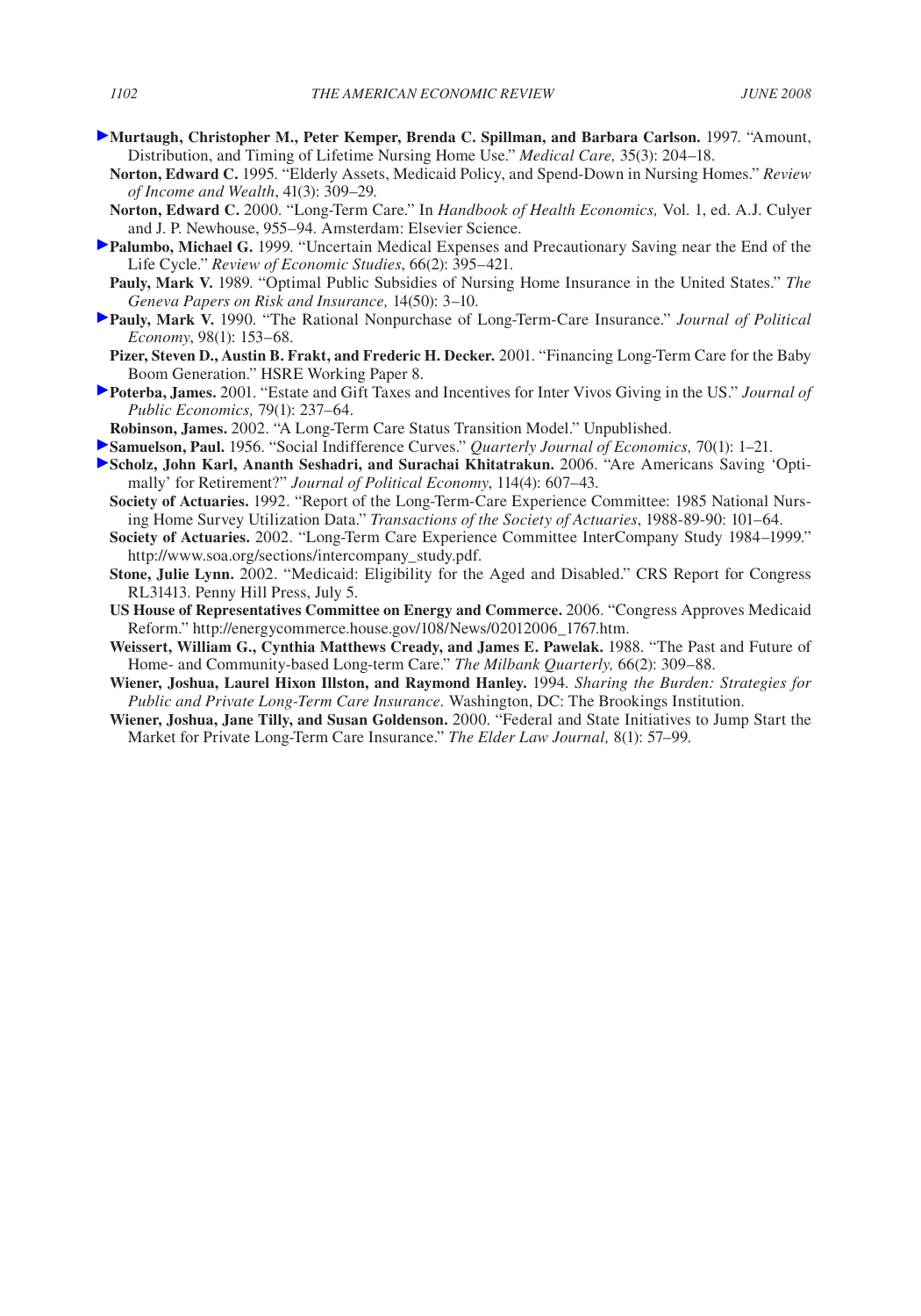# **This article has been cited by:**

- 1. Judith S. Ricks. 2018. Homeowner Behavior, Health Status, and Medicaid Payment Eligibility: Evidence from the Deficit Reduction Act of 2005. *Journal of Policy Analysis and Management* **91**. . [\[Crossref](https://doi.org/10.1002/pam.22085)]
- 2. Bruce D. Meyer, Wallace K.C. Mok. 2018. Disability, earnings, income and consumption. *Journal of Public Economics* . [\[Crossref](https://doi.org/10.1016/j.jpubeco.2018.06.011)]
- 3. Brian E. McGarry, David C. Grabowski. 2018. Consumer Numeracy and Insurance Design Decisions: An Examination of Inflation Protection Take-Up Among Private Long-Term Care Insurance Policy Holders. *Medical Care Research and Review* **120**, 107755871878774. [[Crossref\]](https://doi.org/10.1177/1077558718787742)
- 4. John Laitner, Dan Silverman, Dmitriy Stolyarov. 2018. The Role of Annuitized Wealth in Postretirement Behavior. *American Economic Journal: Macroeconomics* **10**:3, 71-117. [\[Abstract](https://doi.org/10.1257/mac.20160343)] [\[View PDF](http://pubs.aeaweb.org/doi/pdf/10.1257/mac.20160343) [article](http://pubs.aeaweb.org/doi/pdf/10.1257/mac.20160343)] [\[PDF with links](http://pubs.aeaweb.org/doi/pdfplus/10.1257/mac.20160343)]
- 5. Nicolas R. Ziebarth. Social Insurance and Health 57-84. [[Crossref\]](https://doi.org/10.1108/S0573-855520180000294003)
- 6. Portia Y. Cornell, David C. Grabowski. 2018. The Impact of Policy Incentives on Long-Term Care Insurance and Medicaid Costs: Does Underwriting Matter?. *Health Services Research* **21**. . [[Crossref\]](https://doi.org/10.1111/1475-6773.12870)
- 7. Corina Mommaerts. 2018. Are coresidence and nursing homes substitutes? Evidence from Medicaid spend-down provisions. *Journal of Health Economics* **59**, 125-138. [[Crossref\]](https://doi.org/10.1016/j.jhealeco.2018.04.003)
- 8. Brian E McGarry, Helena Tempkin-Greener, David C Grabowski, Benjamin P Chapman, Yue Li. 2018. Consumer Decision-Making Abilities and Long-Term Care Insurance Purchase. *The Journals of Gerontology: Series B* **73**:4, e1-e10. [[Crossref\]](https://doi.org/10.1093/geronb/gbx059)
- 9. Tatyana Deryugina, Barrett Kirwan. 2018. DOES THE SAMARITAN'S DILEMMA MATTER? EVIDENCE FROM U.S. AGRICULTURE. *Economic Inquiry* **56**:2, 983-1006. [[Crossref\]](https://doi.org/10.1111/ecin.12527)
- 10. Grace W. Gu. 2018. Employment and the cyclical cost of worker benefits. *Review of Economic Dynamics* **28**, 96-120. [\[Crossref](https://doi.org/10.1016/j.red.2017.08.001)]
- 11. Olivia S. Mitchell. 2018. Enhancing risk management for an aging world. *The Geneva Risk and Insurance Review* **83**. . [\[Crossref](https://doi.org/10.1057/s10713-018-0027-x)]
- 12. Carolyn Kousky, Erwann O. Michel-Kerjan, Paul A. Raschky. 2018. Does federal disaster assistance crowd out flood insurance?. *Journal of Environmental Economics and Management* **87**, 150-164. [\[Crossref](https://doi.org/10.1016/j.jeem.2017.05.010)]
- 13. Stéphane Verguet, Dean T. Jamison. Health Policy Analysis: Applications of Extended Cost-Effectiveness Analysis Methodology in Disease Control Priorities, Third Edition 157-166. [[Crossref\]](https://doi.org/10.1596/978-1-4648-0527-1_ch8)
- 14. MONIKA BÜTLER, KIM PEIJNENBURG, STEFAN STAUBLI. 2017. How much do meanstested benefits reduce the demand for annuities?. *Journal of Pension Economics and Finance* **16**:04, 419-449. [\[Crossref\]](https://doi.org/10.1017/S1474747216000081)
- 15. Xiaoxue Li, Jinqi Ye. 2017. The spillover effects of health insurance benefit mandates on public insurance coverage: Evidence from veterans. *Journal of Health Economics* **55**, 45-60. [[Crossref\]](https://doi.org/10.1016/j.jhealeco.2017.06.006)
- 16. ALEX JINGWEI HE, KEE-LEE CHOU. 2017. Long-term care service needs and planning for the future: a study of middle-aged and older adults in Hong Kong. *Ageing and Society* **17**, 1-33. [[Crossref\]](https://doi.org/10.1017/S0144686X17000824)
- 17. Mark J Warshawsky, Ross A Marchand. 2017. Improving the System of Financing Long-Term Services and Supports for Older Americans. *The Journal of Retirement* **5**:1, 48-68. [\[Crossref](https://doi.org/10.3905/jor.2017.5.1.048)]
- 18. Jean-Marc Bascans, Christophe Courbage, Cornel Oros. 2017. Means-tested public support and the interaction between long-term care insurance and informal care. *International Journal of Health Economics and Management* **17**:2, 113-133. [\[Crossref](https://doi.org/10.1007/s10754-016-9206-4)]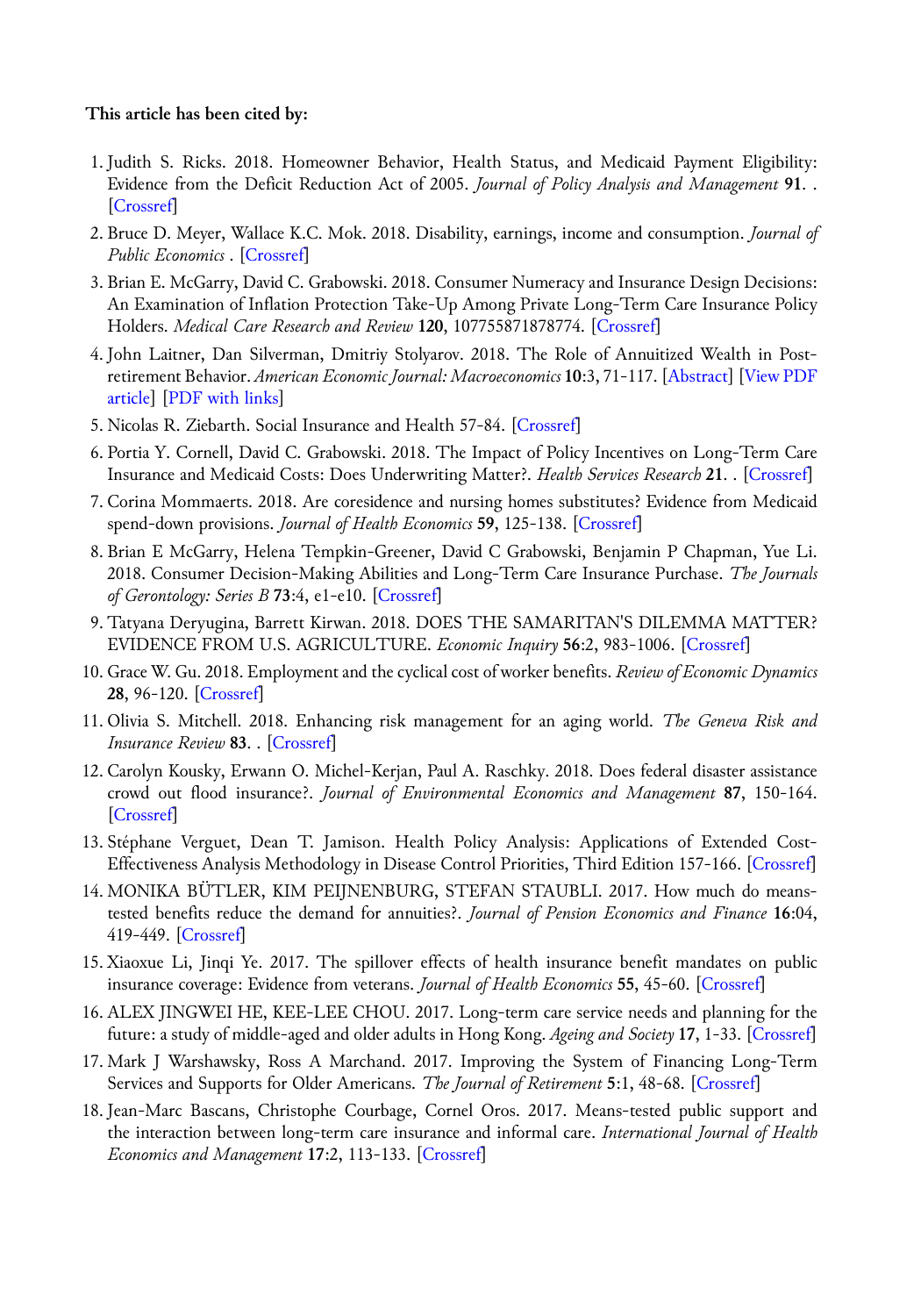- 19. Kai Zhao. 2017. Social insurance, private health insurance and individual welfare. *Journal of Economic Dynamics and Control* **78**, 102-117. [\[Crossref](https://doi.org/10.1016/j.jedc.2017.03.004)]
- 20. Jan Libich, Martin Macháček. 2017. INSURANCE BY GOVERNMENT OR AGAINST GOVERNMENT? OVERVIEW OF PUBLIC RISK MANAGEMENT POLICIES. *Journal of Economic Surveys* **31**:2, 436-462. [\[Crossref](https://doi.org/10.1111/joes.12144)]
- 21. Joan Costa-Font, Christophe Courbage, Peter Zweifel. 2017. Policy Dilemmas in Financing Longterm Care in Europe. *Global Policy* **8**, 38-45. [\[Crossref](https://doi.org/10.1111/1758-5899.12213)]
- 22. Adam W. Shao, Michael Sherris, Joelle H. Fong. 2017. Product pricing and solvency capital requirements for long-term care insurance. *Scandinavian Actuarial Journal* **2017**:2, 175-208. [[Crossref\]](https://doi.org/10.1080/03461238.2015.1095793)
- 23. Johannes Spinnewijn. 2017. Heterogeneity, Demand for Insurance, and Adverse Selection. *American Economic Journal: Economic Policy* **9**:1, 308-343. [[Abstract\]](https://doi.org/10.1257/pol.20140254) [[View PDF article\]](http://pubs.aeaweb.org/doi/pdf/10.1257/pol.20140254) [[PDF with links\]](http://pubs.aeaweb.org/doi/pdfplus/10.1257/pol.20140254)
- 24. Guoxuan Ma, Wei Sun. 2017. Can Catastrophic Long-Term Care Insurance Policies Increase Private Insurance Coverage and Reduce Medicaid Expenditure?. *The B.E. Journal of Economic Analysis & Policy* **17**:1. . [\[Crossref](https://doi.org/10.1515/bejeap-2016-0243)]
- 25. Kim Peijnenburg, Theo Nijman, Bas J.M. Werker. 2017. Health Cost Risk: A Potential Solution to the Annuity Puzzle. *The Economic Journal* **40**. . [[Crossref\]](https://doi.org/10.1111/ecoj.12354)
- 26. Kuniaki Sasaki, Yoko Aihara, Kiyoshi Yamasaki. 2017. The effect of accessibility on aged people's use of long-term care service. *Transportation Research Procedia* **25**, 4381-4391. [\[Crossref](https://doi.org/10.1016/j.trpro.2017.05.320)]
- 27. Mariacristina De Nardi, Eric French, John Bailey Jones. 2016. Medicaid Insurance in Old Age. *American Economic Review* **106**:11, 3480-3520. [\[Abstract](https://doi.org/10.1257/aer.20140015)] [\[View PDF article](http://pubs.aeaweb.org/doi/pdf/10.1257/aer.20140015)] [[PDF with links](http://pubs.aeaweb.org/doi/pdfplus/10.1257/aer.20140015)]
- 28. Manasi Deshpande. 2016. Does Welfare Inhibit Success? The Long-Term Effects of Removing Low-Income Youth from the Disability Rolls. *American Economic Review* **106**:11, 3300-3330. [[Abstract\]](https://doi.org/10.1257/aer.20151129) [\[View PDF article](http://pubs.aeaweb.org/doi/pdf/10.1257/aer.20151129)] [\[PDF with links](http://pubs.aeaweb.org/doi/pdfplus/10.1257/aer.20151129)]
- 29. Sergi Jiménez-Martín, José M. Labeaga-Azcona, Cristina Vilaplana-Prieto. 2016. Interactions between Private Health and Long-term Care Insurance and the Effects of the Crisis: Evidence for Spain. *Health Economics* **25**, 159-179. [\[Crossref](https://doi.org/10.1002/hec.3440)]
- 30. Jacques H. Drèze, Pierre Pestieau, Erik Schokkaert. 2016. Arrow's theorem of the deductible and long-term care insurance. *Economics Letters* **148**, 103-105. [[Crossref\]](https://doi.org/10.1016/j.econlet.2016.08.042)
- 31. Amber Willink, Karen Davis, Cathy Schoen, Jennifer Wolff. 2016. Physical and/or Cognitive Impairment, Out-of-Pocket Spending, and Medicaid Entry among Older Adults. *Journal of Urban Health* **93**:5, 840-850. [\[Crossref](https://doi.org/10.1007/s11524-016-0078-1)]
- 32. Stéphane Verguet, Jane J. Kim, Dean T. Jamison. 2016. Extended Cost-Effectiveness Analysis for Health Policy Assessment: A Tutorial. *PharmacoEconomics* **34**:9, 913-923. [[Crossref\]](https://doi.org/10.1007/s40273-016-0414-z)
- 33. Brian E. McGarry, Helena Temkin-Greener, Benjamin P. Chapman, David C. Grabowski, Yue Li. 2016. The Impact of Consumer Numeracy on the Purchase of Long-Term Care Insurance. *Health Services Research* **51**:4, 1612-1631. [\[Crossref](https://doi.org/10.1111/1475-6773.12439)]
- 34.Daniel Ehing. 2016. Marktversagen auf dem geförderten Pflegezusatzversicherungsmarkt?. *Zeitschrift für die gesamte Versicherungswissenschaft* **105**:3, 191-220. [\[Crossref](https://doi.org/10.1007/s12297-016-0338-x)]
- 35. Yao-Yu Chih. 2016. Social network structure and government provision crowding-out on voluntary contributions. *Journal of Behavioral and Experimental Economics* **63**, 83-90. [\[Crossref](https://doi.org/10.1016/j.socec.2016.05.008)]
- 36. Julia Thornton Snider, Dana P. Goldman, Lisa Rosenblatt, Daniel Seekins, Timothy Juday, Yuri Sanchez, Yanyu Wu, Desi Peneva, John A. Romley. 2016. The Impact of State AIDS Drug Assistance Policies on Clinical and Economic Outcomes of People With HIV. *Medical Care Research and Review* **73**:3, 329-348. [[Crossref\]](https://doi.org/10.1177/1077558715614479)
- 37. Stéphane Verguet, Clint Pecenka, Kjell Arne Johansson, Solomon Tessema Memirie, Ingrid K. Friberg, Julia R. Driessen, Dean T. Jamison. Health Gains and Financial Risk Protection Afforded by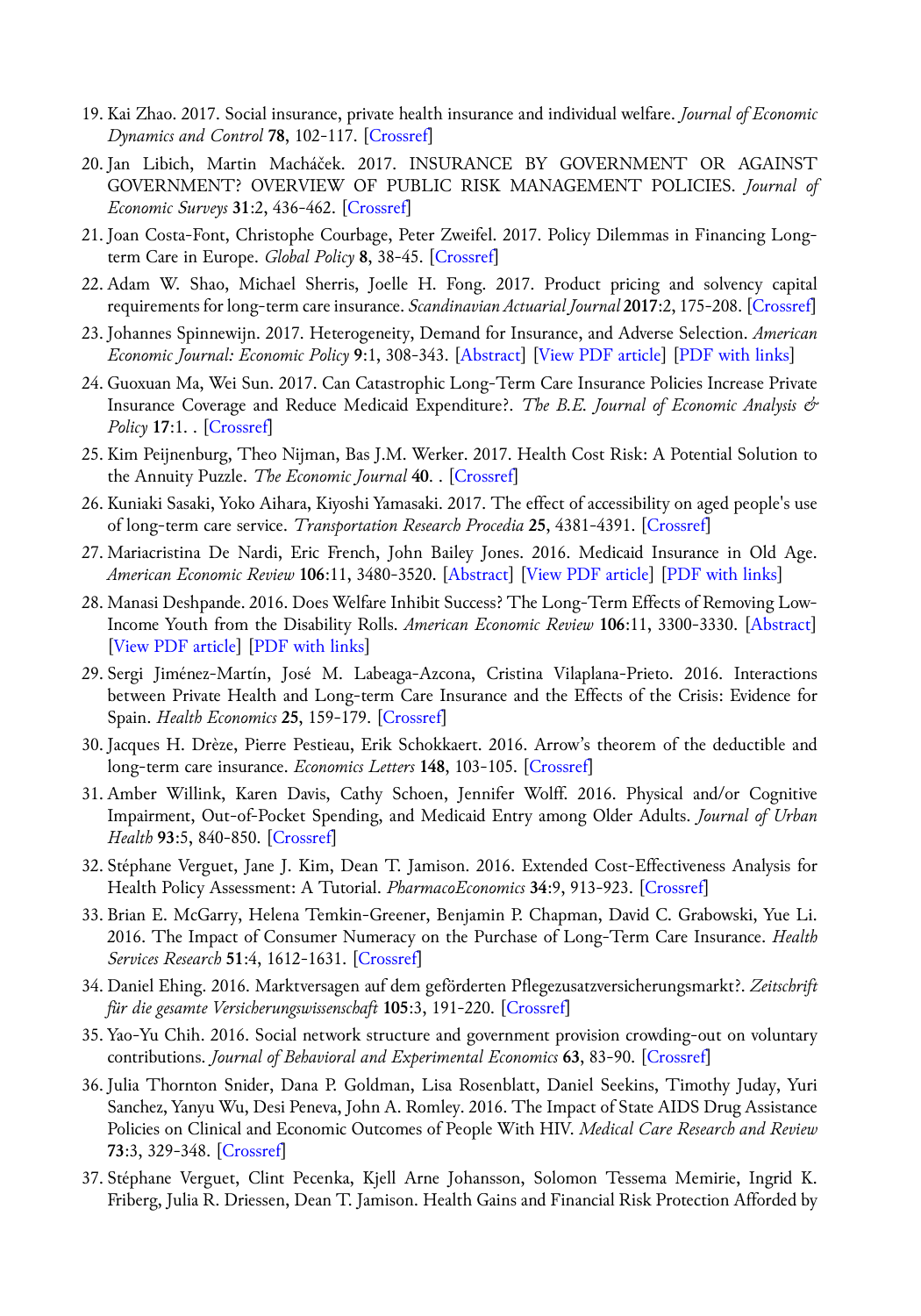Treatment and Prevention of Diarrhea and Pneumonia in Ethiopia: An Extended Cost-Effectiveness Analysis 345-361. [\[Crossref](https://doi.org/10.1596/978-1-4648-0348-2_ch19)]

- 38. Chee Wei Winston Chin, Kai-Hong Phua. 2016. Long-Term Care Policy: Singapore's Experience. *Journal of Aging & Social Policy* **28**:2, 113-129. [\[Crossref](https://doi.org/10.1080/08959420.2016.1145534)]
- 39. RALPH S.J. KOIJEN, STIJN VAN NIEUWERBURGH, MOTOHIRO YOGO. 2016. Health and Mortality Delta: Assessing the Welfare Cost of Household Insurance Choice. *The Journal of Finance* **71**:2, 957-1010. [\[Crossref](https://doi.org/10.1111/jofi.12273)]
- 40. Haizhen Lin, Jeffrey T. Prince. 2016. Determinants of Private Long-Term Care Insurance Purchase in Response to the Partnership Program. *Health Services Research* **51**:2, 687-703. [\[Crossref\]](https://doi.org/10.1111/1475-6773.12353)
- 41. Chiara Canta, Pierre Pestieau, Emmanuel Thibault. 2016. Long-term care and capital accumulation: the impact of the State, the market and the family. *Economic Theory* **61**:4, 755-785. [[Crossref\]](https://doi.org/10.1007/s00199-016-0957-4)
- 42. R. Anton Braun, Karen A. Kopecky, Tatyana Koreshkova. 2016. Old, Sick, Alone, and Poor: A Welfare Analysis of Old-Age Social Insurance Programmes. *The Review of Economic Studies* rdw016. [[Crossref\]](https://doi.org/10.1093/restud/rdw016)
- 43. Helmuth Cremer, Pierre Pestieau, Kerstin Roeder. 2016. Social long-term care insurance with twosided altruism. *Research in Economics* **70**:1, 101-109. [[Crossref\]](https://doi.org/10.1016/j.rie.2015.10.003)
- 44. Richard Blundell, Rowena Crawford, Eric French, Gemma Tetlow. 2016. Comparing Retirement Wealth Trajectories on Both Sides of the Pond. *Fiscal Studies* **37**:1, 105-130. [\[Crossref](https://doi.org/10.1111/j.1475-5890.2016.12086)]
- 45. James Knickman. 2016. The Future of Participant-Directed Care as Public Policy. *Public Policy & Aging Report* **26**:4, 149-152. [\[Crossref](https://doi.org/10.1093/ppar/prw024)]
- 46. E.C. Norton. Health and Long-Term Care 951-989. [\[Crossref](https://doi.org/10.1016/bs.hespa.2016.06.001)]
- 47. H. Fang. Insurance Markets for the Elderly 237-309. [[Crossref](https://doi.org/10.1016/bs.hespa.2016.05.003)]
- 48. Mark A. Unruh, David G. Stevenson, Richard G. Frank, Marc A. Cohen, David C. Grabowski. 2016. Demand-Side Factors Associated with the Purchase of Long-Term Care Insurance. *Forum for Health Economics and Policy* **19**:1. . [\[Crossref](https://doi.org/10.1515/fhep-2014-0020)]
- 49. Felix Reichling, Kent Smetters. 2015. Optimal Annuitization with Stochastic Mortality and Correlated Medical Costs. *American Economic Review* **105**:11, 3273-3320. [[Abstract\]](https://doi.org/10.1257/aer.20131584) [[View PDF article](http://pubs.aeaweb.org/doi/pdf/10.1257/aer.20131584)] [\[PDF](http://pubs.aeaweb.org/doi/pdfplus/10.1257/aer.20131584) [with links](http://pubs.aeaweb.org/doi/pdfplus/10.1257/aer.20131584)]
- 50. Adriaan R. Soetevent, Liting Zhou. 2015. Loss Modification Incentives for Insurers Under Expected Utility and Loss Aversion. *De Economist* . [\[Crossref](https://doi.org/10.1007/s10645-015-9259-7)]
- 51. Nadia Greenhalgh-Stanley. 2015. Are the Elderly Responsive in Their Savings Behavior to Changes in Asset Limits for Medicaid?. *Public Finance Review* **43**:3, 324-346. [[Crossref\]](https://doi.org/10.1177/1091142113515047)
- 52. Tiffany Hui-Kuang Yu, David Han-Min Wang, Kuo-Lun Wu. 2015. Reexamining the red herring effect on healthcare expenditures. *Journal of Business Research* **68**:4, 783-787. [[Crossref\]](https://doi.org/10.1016/j.jbusres.2014.11.028)
- 53. Stéphane Verguet, Ramanan Laxminarayan, Dean T. Jamison. 2015. Universal Public Finance of Tuberculosis Treatment in India: An Extended Cost-Effectiveness Analysis. *Health Economics* **24**:3, 318-332. [\[Crossref\]](https://doi.org/10.1002/hec.3019)
- 54. Joan Costa-Font, Christophe Courbage. 2015. Crowding Out of Long-Term Care Insurance: Evidence from European Expectations Data. *Health Economics* **24**, 74-88. [\[Crossref](https://doi.org/10.1002/hec.3148)]
- 55. Courtney Harold Van Houtven, Norma B. Coe, R. Tamara Konetzka. 2015. Family Structure and Long-Term Care Insurance Purchase. *Health Economics* **24**, 58-73. [[Crossref\]](https://doi.org/10.1002/hec.3145)
- 56. Christophe Courbage, Peter Zweifel. 2015. Double Crowding-Out Effects of Means-Tested Public Provision for Long-Term Care. *Risks* **3**:1, 61-76. [[Crossref\]](https://doi.org/10.3390/risks3010061)
- 57. Neale Mahoney. 2015. Bankruptcy as Implicit Health Insurance. *American Economic Review* **105**:2, 710-746. [\[Abstract](https://doi.org/10.1257/aer.20131408)] [\[View PDF article](http://pubs.aeaweb.org/doi/pdf/10.1257/aer.20131408)] [\[PDF with links](http://pubs.aeaweb.org/doi/pdfplus/10.1257/aer.20131408)]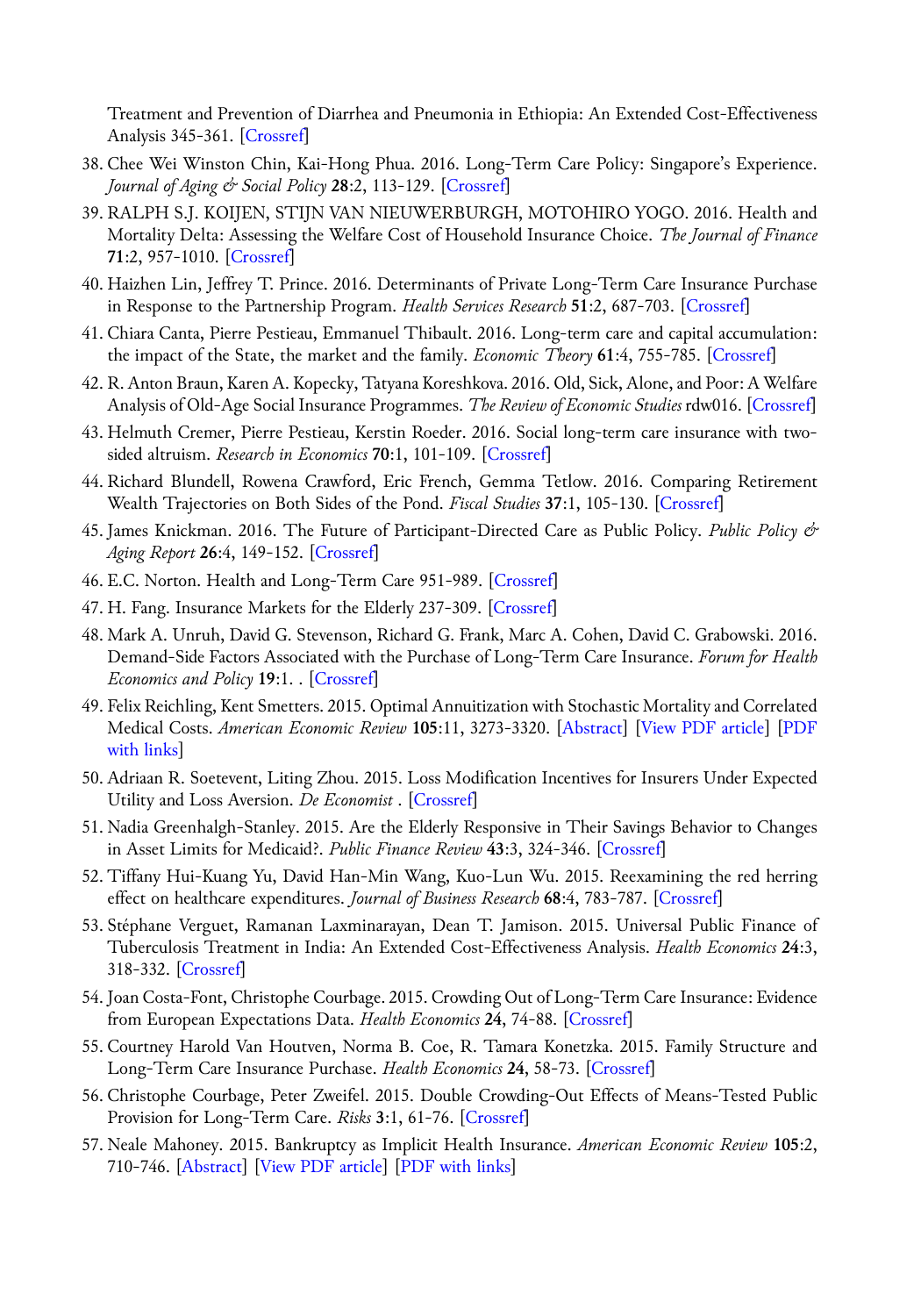- 58. Kai Zhao. 2015. The impact of the correlation between health expenditure and survival probability on the demand for insurance. *European Economic Review* **75**, 98. [\[Crossref](https://doi.org/10.1016/j.euroecorev.2015.01.003)]
- 59. Norma B. Coe, Meghan M. Skira, Courtney Harold Van Houtven. 2015. Long-term care insurance: Does experience matter?. *Journal of Health Economics* **40**, 122. [\[Crossref](https://doi.org/10.1016/j.jhealeco.2015.01.001)]
- 60. Andrei Barbos, Yi Deng. 2015. THE IMPACT OF A PUBLIC OPTION IN THE U.S. HEALTH INSURANCE MARKET. *Economic Inquiry* **53**:1, 508. [[Crossref](https://doi.org/10.1111/ecin.12132)]
- 61.David C. Nixon. 2014. State tax subsidies to bolster the long-term care insurance market. *Journal of Public Policy* **34**:03, 415-436. [[Crossref\]](https://doi.org/10.1017/S0143814X14000178)
- 62. Sarah R. Cohodes, Joshua S. Goodman. 2014. Merit Aid, College Quality, and College Completion: Massachusetts' Adams Scholarship as an In-Kind Subsidy. *American Economic Journal: Applied Economics* **6**:4, 251-285. [[Abstract\]](https://doi.org/10.1257/app.6.4.251) [[View PDF article\]](http://pubs.aeaweb.org/doi/pdf/10.1257/app.6.4.251) [[PDF with links\]](http://pubs.aeaweb.org/doi/pdfplus/10.1257/app.6.4.251)
- 63. Shinichi Nishiyama, Kent Smetters. 2014. Financing Old Age Dependency. *Annual Review of Economics* **6**:1, 53-76. [[Crossref\]](https://doi.org/10.1146/annurev-economics-080213-041304)
- 64. Karen A. Kopecky, Tatyana Koreshkova. 2014. The Impact of Medical and Nursing Home Expenses on Savings. *American Economic Journal: Macroeconomics* **6**:3, 29-72. [\[Abstract](https://doi.org/10.1257/mac.6.3.29)] [[View PDF article\]](http://pubs.aeaweb.org/doi/pdf/10.1257/mac.6.3.29) [\[PDF with links\]](http://pubs.aeaweb.org/doi/pdfplus/10.1257/mac.6.3.29)
- 65. Sharon Tennyson, Hae Kyung Yang. 2014. The role of life experience in long-term care insurance decisions. *Journal of Economic Psychology* **42**, 175-188. [[Crossref\]](https://doi.org/10.1016/j.joep.2014.04.002)
- 66. Nadia Greenhalgh-Stanley. 2014. Can the government incentivize the purchase of private long-term care insurance? Evidence from the Partnership for Long-Term Care. *Applied Economics Letters* **21**:8, 541-544. [\[Crossref\]](https://doi.org/10.1080/13504851.2013.872756)
- 67. Julie Robison, Noreen Shugrue, Richard H. Fortinsky, Cynthia Gruman. 2014. Long-Term Supports and Services Planning for the Future: Implications From a Statewide Survey of Baby Boomers and Older Adults. *The Gerontologist* **54**:2, 297-313. [[Crossref\]](https://doi.org/10.1093/geront/gnt094)
- 68. Garth Heutel. 2014. Crowding Out and Crowding In of Private Donations and Government Grants. *Public Finance Review* **42**:2, 143-175. [\[Crossref](https://doi.org/10.1177/1091142112447525)]
- 69. Amy Finkelstein, James Poterba. 2014. Testing for Asymmetric Information Using "Unused Observables" in Insurance Markets: Evidence from the U.K. Annuity Market. *Journal of Risk and Insurance* n/a-n/a. Crossref
- 70. Peter Zweifel. 2014. A Review of Insurance and Behavioral Economics: Improving Decisions in the Most Misunderstood Industry. *International Journal of the Economics of Business* **21**:1, 157-162. [\[Crossref](https://doi.org/10.1080/13571516.2013.835959)]
- 71. R.T. Konetzka. Long-Term Care Insurance 152-159. [[Crossref\]](https://doi.org/10.1016/B978-0-12-375678-7.00921-4)
- 72. Helmuth Cremer, Kerstin Roeder. 2013. Long-term care policy, myopia and redistribution. *Journal of Public Economics* **108**, 33-43. [\[Crossref](https://doi.org/10.1016/j.jpubeco.2013.09.004)]
- 73. Haizhen Lin, Jeffrey Prince. 2013. The Impact of the Partnership Long-Term Care Insurance Program on Private Coverage. *Journal of Health Economics* . [[Crossref\]](https://doi.org/10.1016/j.jhealeco.2013.09.010)
- 74. Jason Brown, Mark Warshawsky. 2013. The Life Care Annuity: A New Empirical Examination of an Insurance Innovation That Addresses Problems in the Markets for Life Annuities and Long-Term Care Insurance. *Journal of Risk and Insurance* **80**:3, 677-704. [\[Crossref](https://doi.org/10.1111/j.1539-6975.2013.12013.x)]
- 75. Andrew Cohen, Beth Freeborn, Brian McManus. 2013. COMPETITION AND CROWDING OUT IN THE MARKET FOR OUTPATIENT SUBSTANCE ABUSE TREATMENT\*. *International Economic Review* **54**:1, 159-184. [[Crossref\]](https://doi.org/10.1111/j.1468-2354.2012.00729.x)
- 76. Raj Chetty, Amy Finkelstein. Social Insurance: Connecting Theory to Data 111-193. [[Crossref\]](https://doi.org/10.1016/B978-0-444-53759-1.00003-0)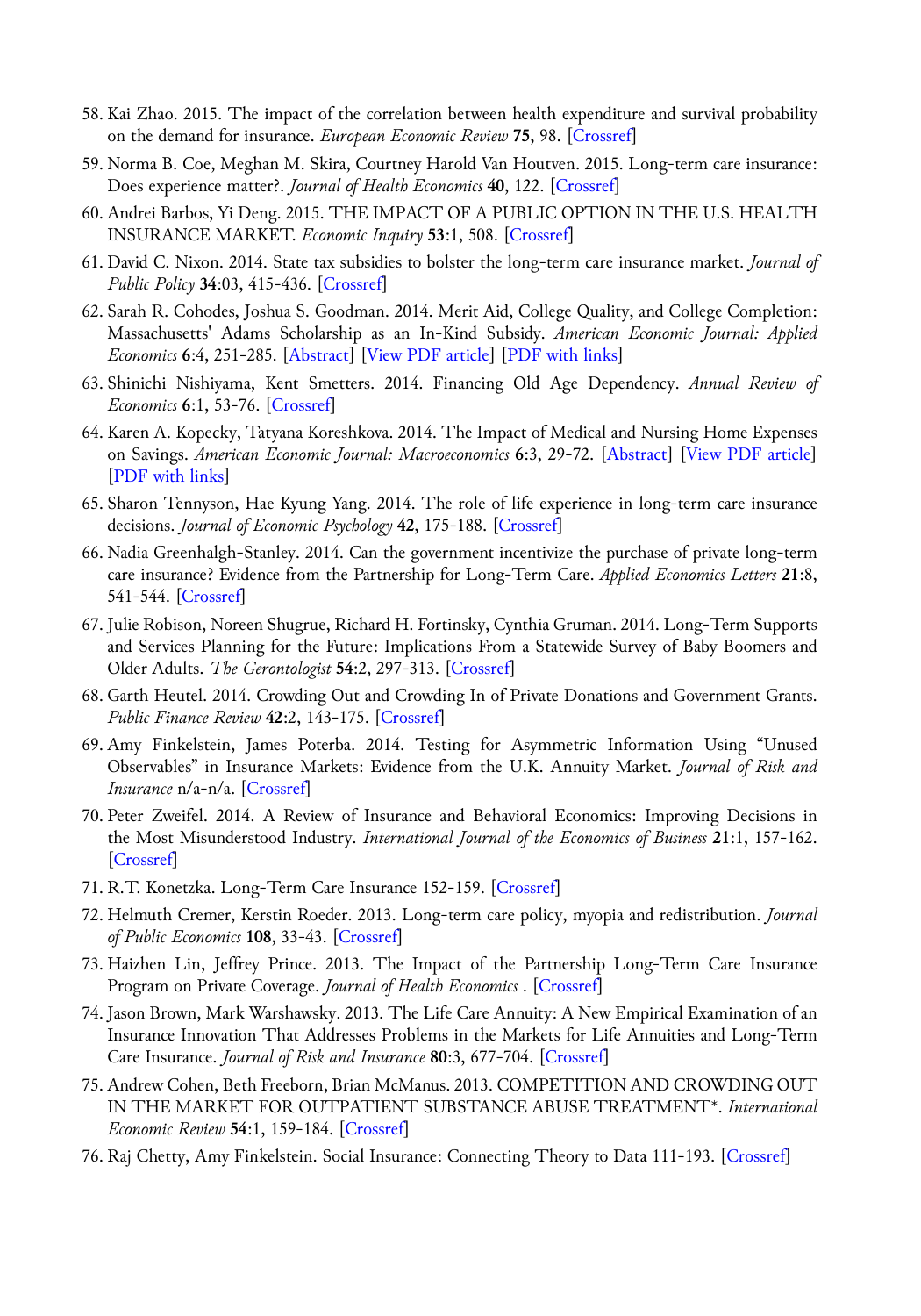- 77. Amy Finkelstein, Erzo F. P. Luttmer, Matthew J. Notowidigdo. 2013. WHAT GOOD IS WEALTH WITHOUT HEALTH? THE EFFECT OF HEALTH ON THE MARGINAL UTILITY OF CONSUMPTION. *Journal of the European Economic Association* **11**, 221-258. [[Crossref](https://doi.org/10.1111/j.1542-4774.2012.01101.x)]
- 78. Michael K. McShane, Larry A. Cox, Yanling Ge. 2012. Early Mover Advantages: Evidence From the Long-Term Care Insurance Market. *Journal of Risk and Insurance* **79**:4, 1115-1141. [\[Crossref\]](https://doi.org/10.1111/j.1539-6975.2011.01449.x)
- 79. Nadia Greenhalgh-Stanley. 2012. Medicaid and the Housing and Asset Decisions of the Elderly: Evidence from Estate Recovery Programs. *Journal of Urban Economics* . [\[Crossref](https://doi.org/10.1016/j.jue.2012.05.005)]
- 80. R. G. Frank. 2012. Long-term Care Financing in the United States: Sources and Institutions. *Applied Economic Perspectives and Policy* **34**:2, 333-345. [\[Crossref](https://doi.org/10.1093/aepp/pps016)]
- 81. Jeffrey R. Brown, Gopi Shah Goda, Kathleen McGarry. 2012. Long-Term Care Insurance Demand Limited By Beliefs About Needs, Concerns About Insurers, And Care Available From Family. *Health Affairs* **31**:6, 1294-1302. [[Crossref](https://doi.org/10.1377/hlthaff.2011.1307)]
- 82. Lee M. Lockwood. 2012. Bequest motives and the annuity puzzle. *Review of Economic Dynamics* **15**:2, 226-243. [\[Crossref\]](https://doi.org/10.1016/j.red.2011.03.001)
- 83. Jonneke Bolhaar, Bas van der Klaauw, Maarten Lindeboom. 2012. A dynamic analysis of the demand for health insurance and health care. *European Economic Review* . [[Crossref\]](https://doi.org/10.1016/j.euroecorev.2012.03.002)
- 84. Y. Li, G. A. Jensen. 2012. Why Do People Let Their Long-Term Care Insurance Lapse? Evidence from the Health and Retirement Study. *Applied Economic Perspectives and Policy* . [[Crossref\]](https://doi.org/10.1093/aepp/pps017)
- 85. Anne Laferrère. Housing Wealth as Self-insurance for Long-Term Care 73-90. [\[Crossref](https://doi.org/10.1057/9780230349193_5)]
- 86. Joan Costa-Font, Christophe Courbage. Long-Term Care Insurance: Partnership or Crowding Out? 91-100. [[Crossref\]](https://doi.org/10.1057/9780230349193_6)
- 87. Hanming Fang,, Alessandro Gavazza. 2011. Dynamic Inefficiencies in an Employment-Based Health Insurance System: Theory and Evidence. *American Economic Review* **101**:7, 3047-3077. [[Abstract\]](https://doi.org/10.1257/aer.101.7.3047) [\[View PDF article](http://pubs.aeaweb.org/doi/pdf/10.1257/aer.101.7.3047)] [\[PDF with links](http://pubs.aeaweb.org/doi/pdfplus/10.1257/aer.101.7.3047)]
- 88. Jeffrey R. Brown,, Amy Finkelstein. 2011. Insuring Long-Term Care in the United States. *Journal of Economic Perspectives* **25**:4, 119-142. [[Abstract\]](https://doi.org/10.1257/jep.25.4.119) [[View PDF article\]](http://pubs.aeaweb.org/doi/pdf/10.1257/jep.25.4.119) [\[PDF with links\]](http://pubs.aeaweb.org/doi/pdfplus/10.1257/jep.25.4.119)
- 89. Christophe Courbage, Peter Zweifel. 2011. Two-sided intergenerational moral hazard, long-term care insurance, and nursing home use. *Journal of Risk and Uncertainty* . [[Crossref\]](https://doi.org/10.1007/s11166-011-9120-6)
- 90. JOHN AMERIKS, ANDREW CAPLIN, STEVEN LAUFER, STIJN VAN NIEUWERBURGH. 2011. The Joy of Giving or Assisted Living? Using Strategic Surveys to Separate Public Care Aversion from Bequest Motives. *The Journal of Finance* **66**:2, 519-561. [\[Crossref](https://doi.org/10.1111/j.1540-6261.2010.01641.x)]
- 91. Katherine Swartz, Naoko Miake, Nadine Farag. 2011. Long-term care: Common issues and unknowns. *Journal of Policy Analysis and Management* n/a-n/a. [\[Crossref](https://doi.org/10.1002/pam.20629)]
- 92. Pedro Pita Barros, Luigi Siciliani. Public and Private Sector Interface 927-1001. [[Crossref\]](https://doi.org/10.1016/B978-0-444-53592-4.00015-3)
- 93. Gopi Shah Goda. 2010. The impact of state tax subsidies for private long-term care insurance on coverage and Medicaid expenditures. *Journal of Public Economics* . [[Crossref\]](https://doi.org/10.1016/j.jpubeco.2010.11.001)
- 94. Liran Einav, Amy Finkelstein, Jonathan Levin. 2010. Beyond Testing: Empirical Models of Insurance Markets. *Annual Review of Economics* **2**:1, 311-336. [[Crossref\]](https://doi.org/10.1146/annurev.economics.050708.143254)
- 95. Gary V. Engelhardt, Nadia Greenhalgh-Stanley. 2010. Home health care and the housing and living arrangements of the elderly. *Journal of Urban Economics* **67**:2, 226-238. [\[Crossref](https://doi.org/10.1016/j.jue.2009.09.007)]
- 96. Mariacristina De Nardi, Eric French, John B. Jones. 2010. Why Do the Elderly Save? The Role of Medical Expenses. *Journal of Political Economy* **118**:1, 39-75. [[Crossref\]](https://doi.org/10.1086/651674)
- 97. R. Tamara Konetzka, Ye Luo. 2010. Explaining lapse in long-term care insurance markets. *Health Economics* n/a-n/a. [[Crossref\]](https://doi.org/10.1002/hec.1661)